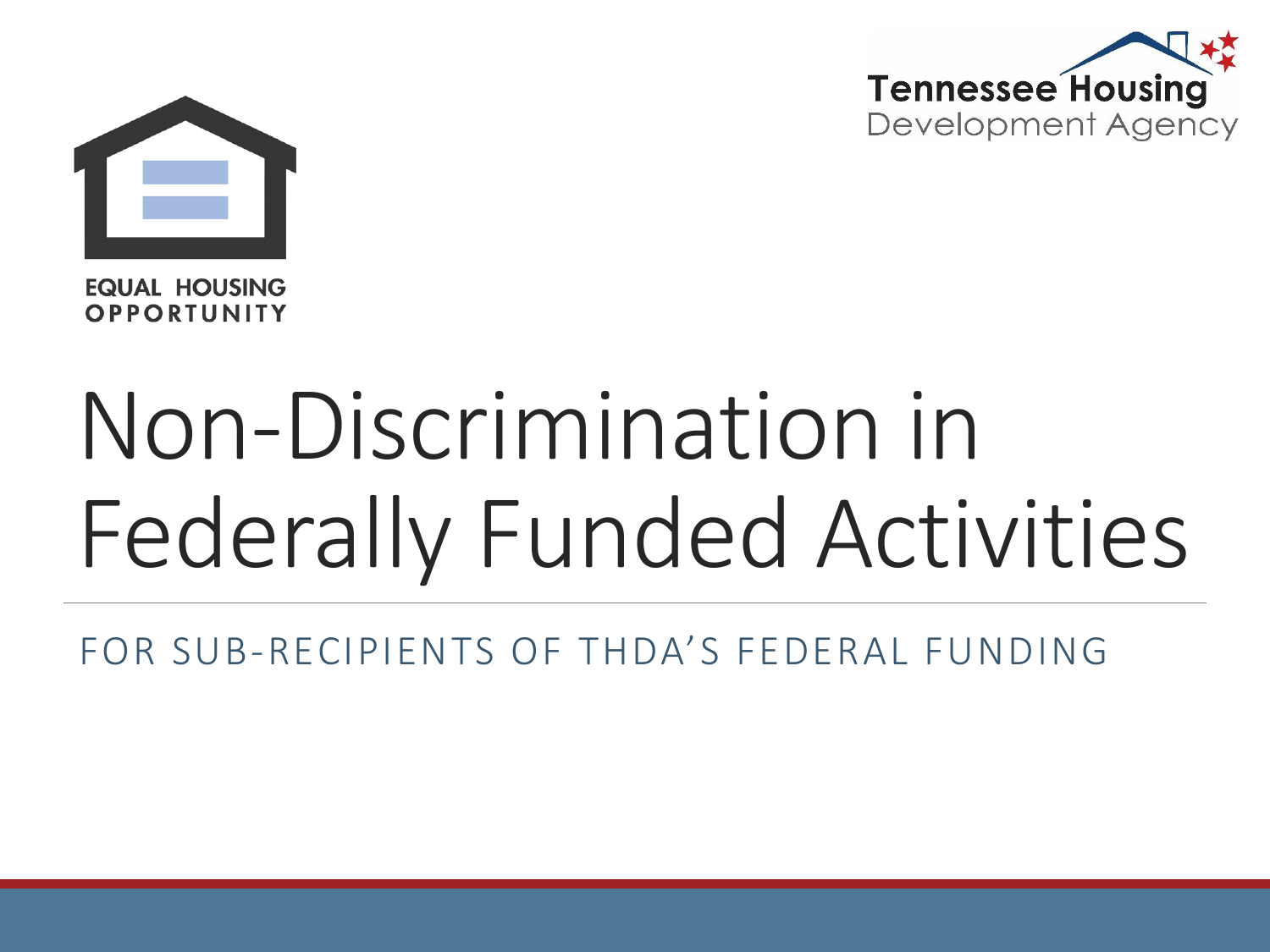

# Purpose of Non-Discrimination Laws

To protect certain classes of people who have historically faced discrimination in:

- $\triangleright$  The sale, rental, advertising and financing of dwellings and in other housing-related activities
- Programs and activities receiving **Federal financial assistance**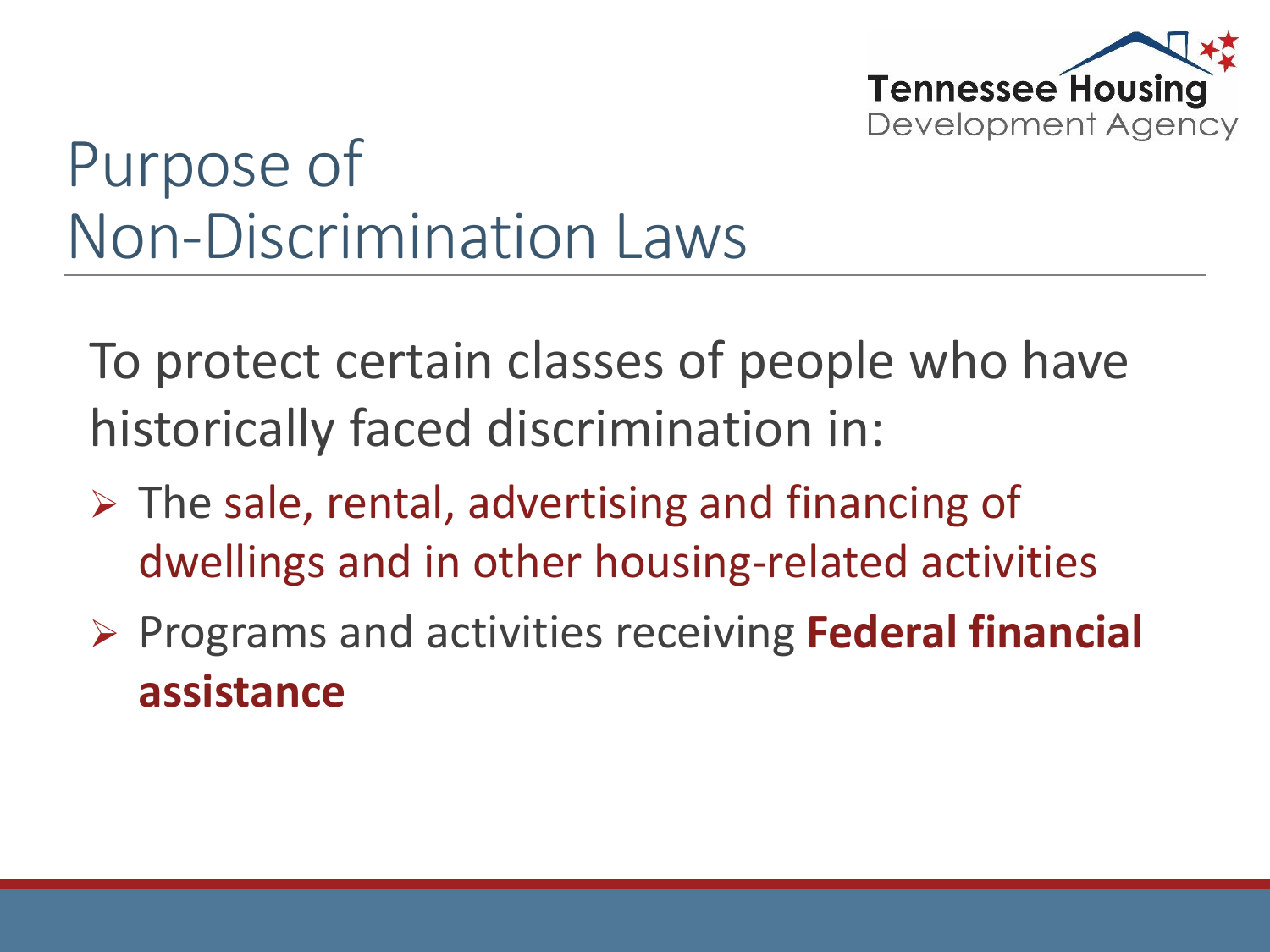

# Applicable Civil Rights Laws

Sub-recipients/grantees of THDA's Federal financial assistance are subject to a variety of civil rights laws and regulations. This presentation focuses on:

- $\checkmark$  Title VI of the Civil Rights Act of 1964 (24 CFR Part 1)
- $\checkmark$  Section 504 of the Rehabilitation Act (24 CFR Part 8)
- $\checkmark$  Executive Order 13166 & HUD's Final Limited English Proficiency Guidance

*The Fair Housing Act is covered in more detail in a separate presentation.*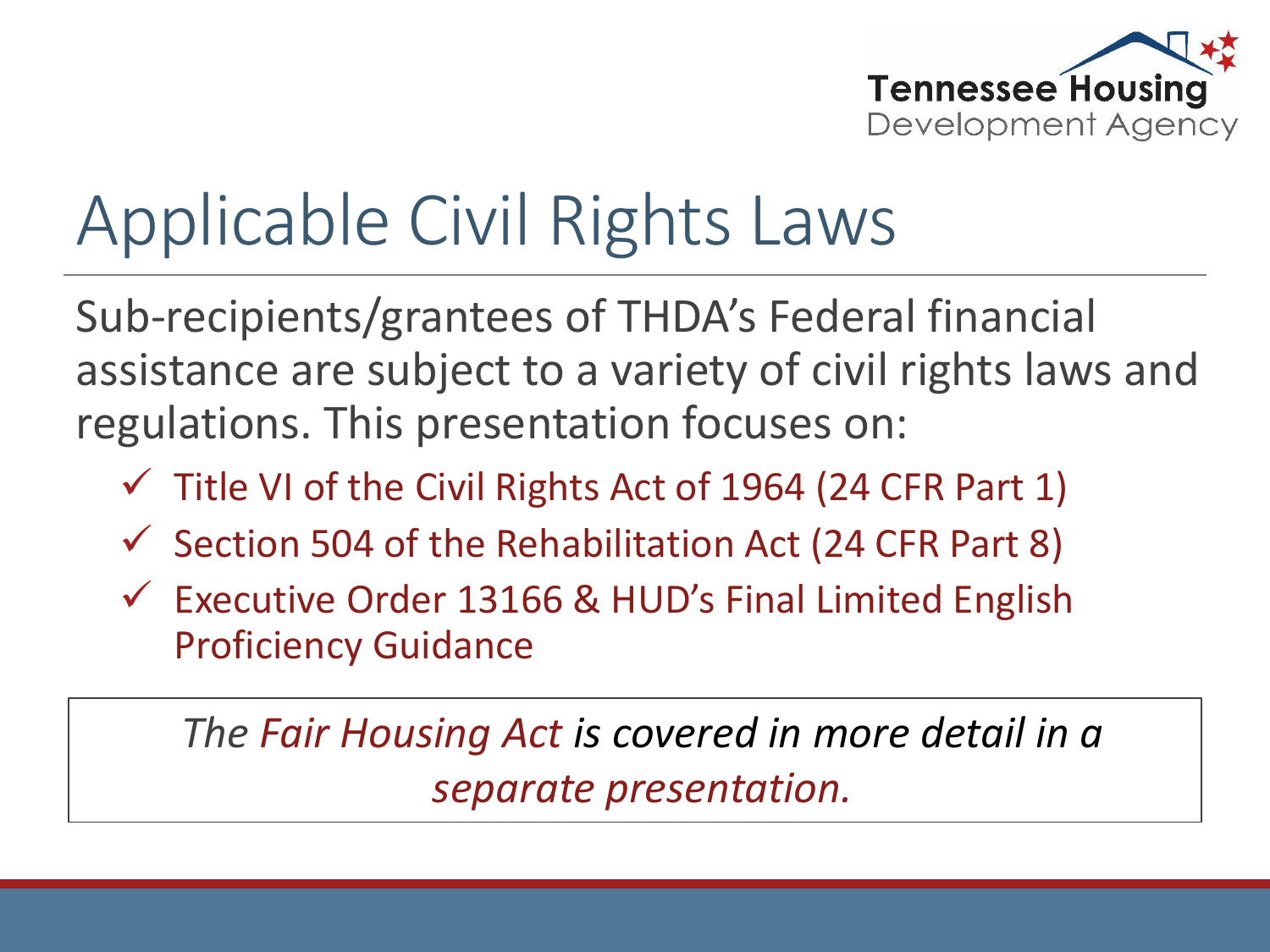

#### Sub-recipients of THDA's Federal Financial Assistance

#### THDA's Federally funded programs with Sub-recipients:

- HOME Investment (HOME)
- $\checkmark$  National Housing Trust Fund (NHTF)
- Emergency Solutions Grant (ESG)
- Low Income Energy Assistance (LIHEAP)
- Weatherization Assistance (WAP)
- $\checkmark$  Hardest Hit Fund (HHF) Downpayment Assistance, Blight Elimination (BEP) & Keep My Tennessee Home (KMTH)
- $\checkmark$  Principal Reduction Recast Program with Lien Extinguishment (PRRPLE)
- $\checkmark$ Appalachian Renovation Loan (ARLP)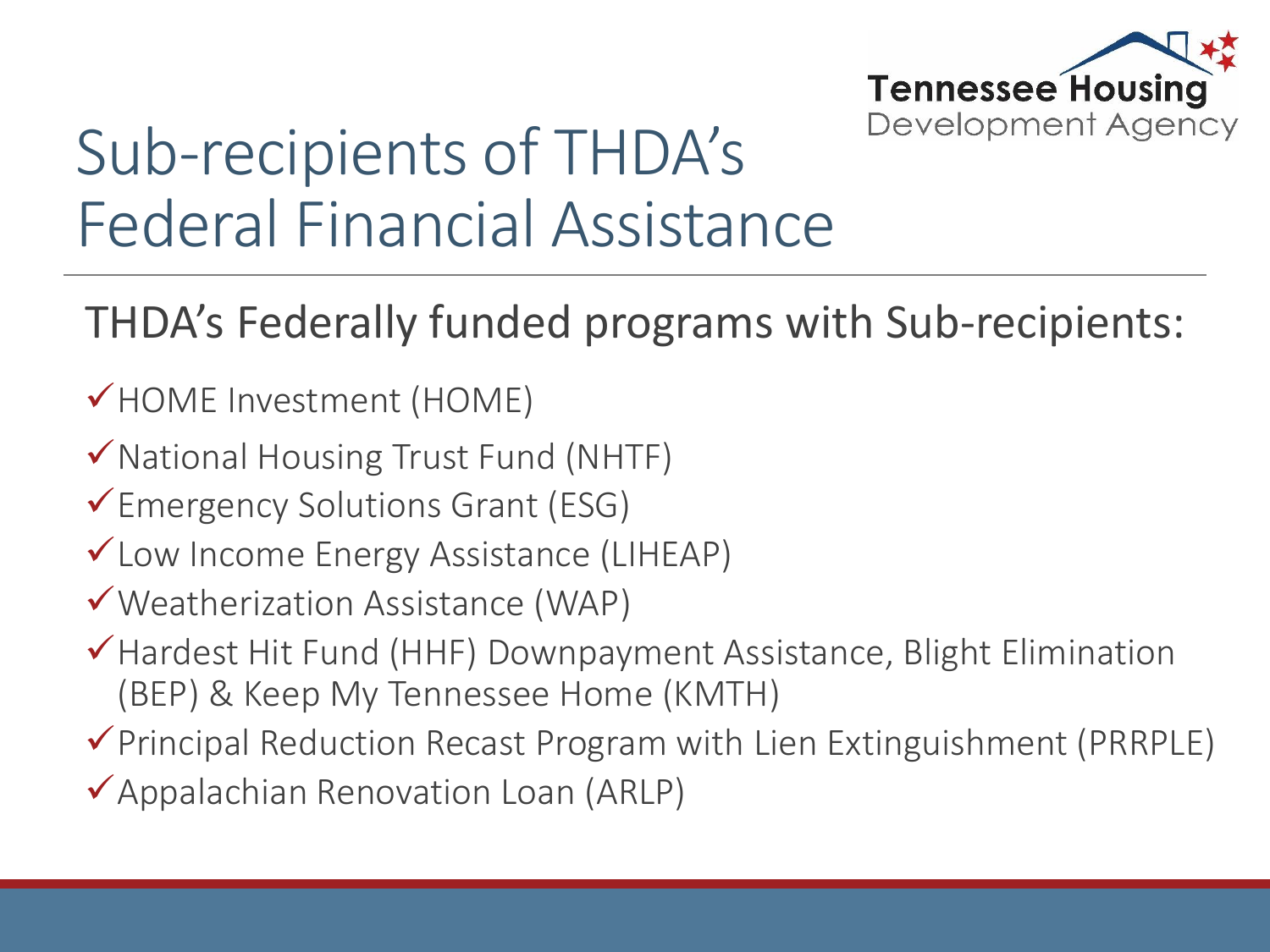

### Title VI of the Civil Rights Act of 1964

Prohibits discrimination in the following activities on the basis of race, color, and national origin in programs with Federal financial assistance.

- Denying a person any program services, financial aid or benefits;
- $\triangleright$  Providing a different service, financial aid or benefit or providing them in a different manner than they are provided to others;
- $\triangleright$  Segregating or treating an individual separately in any matter related to receiving a service, aid or benefit.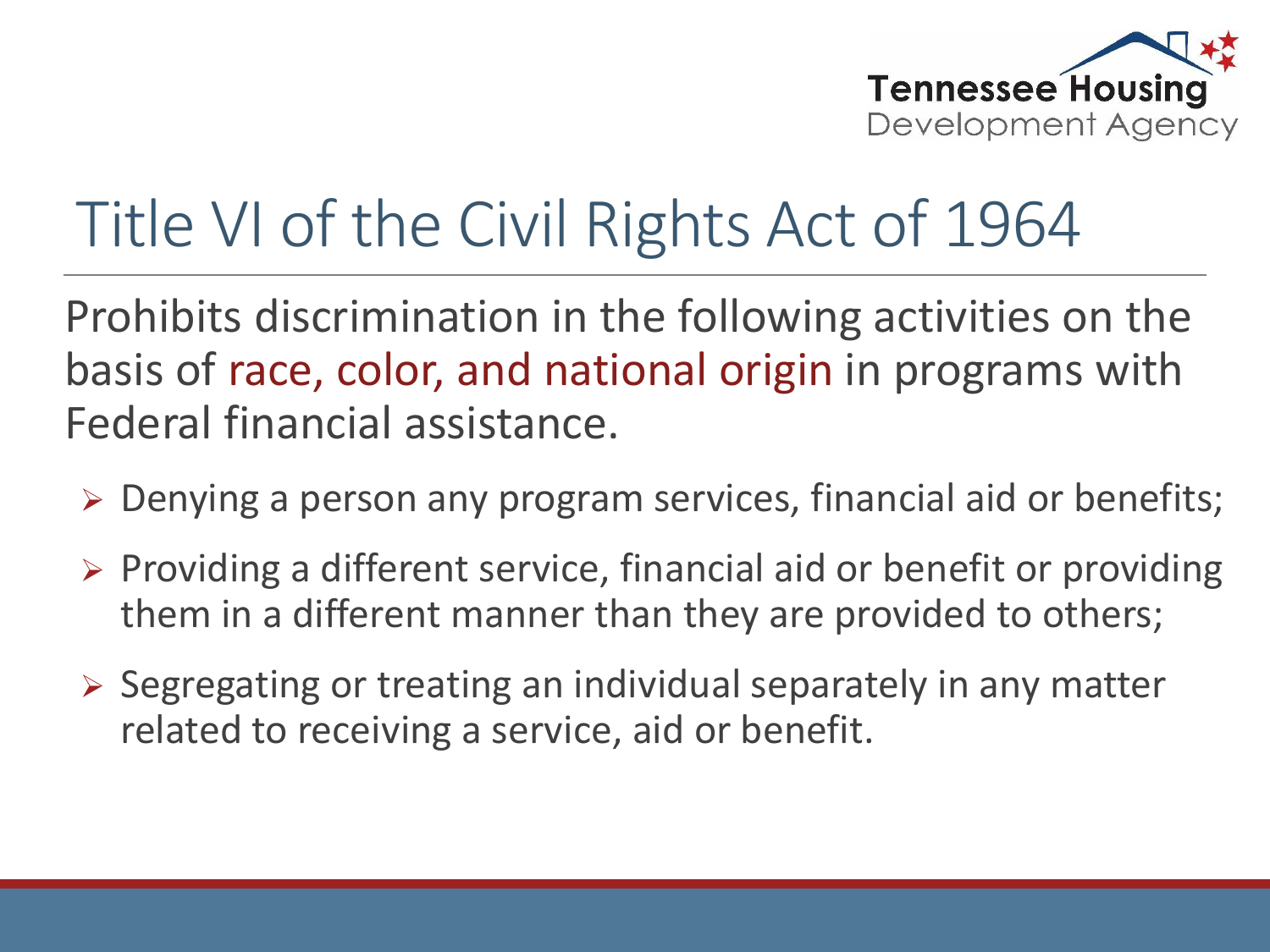

### Limited English Proficiency (LEP) & Non-Discrimination

*Limited English Proficiency (LEP) individuals do not speak English as their primary language; and/or have a limited ability to read, speak, write, or understand English.* 

- $\triangleright$  In certain situations, failure to ensure that LEP persons can effectively participate in, or benefit from, federally assisted programs may violate Title VI's prohibition against national origin discrimination.
- > The Fair Housing Act also prohibits restricting access to housing based on LEP; use of LEP as a pretext for unequal treatment based on race/national origin & selective application of a language-related policy.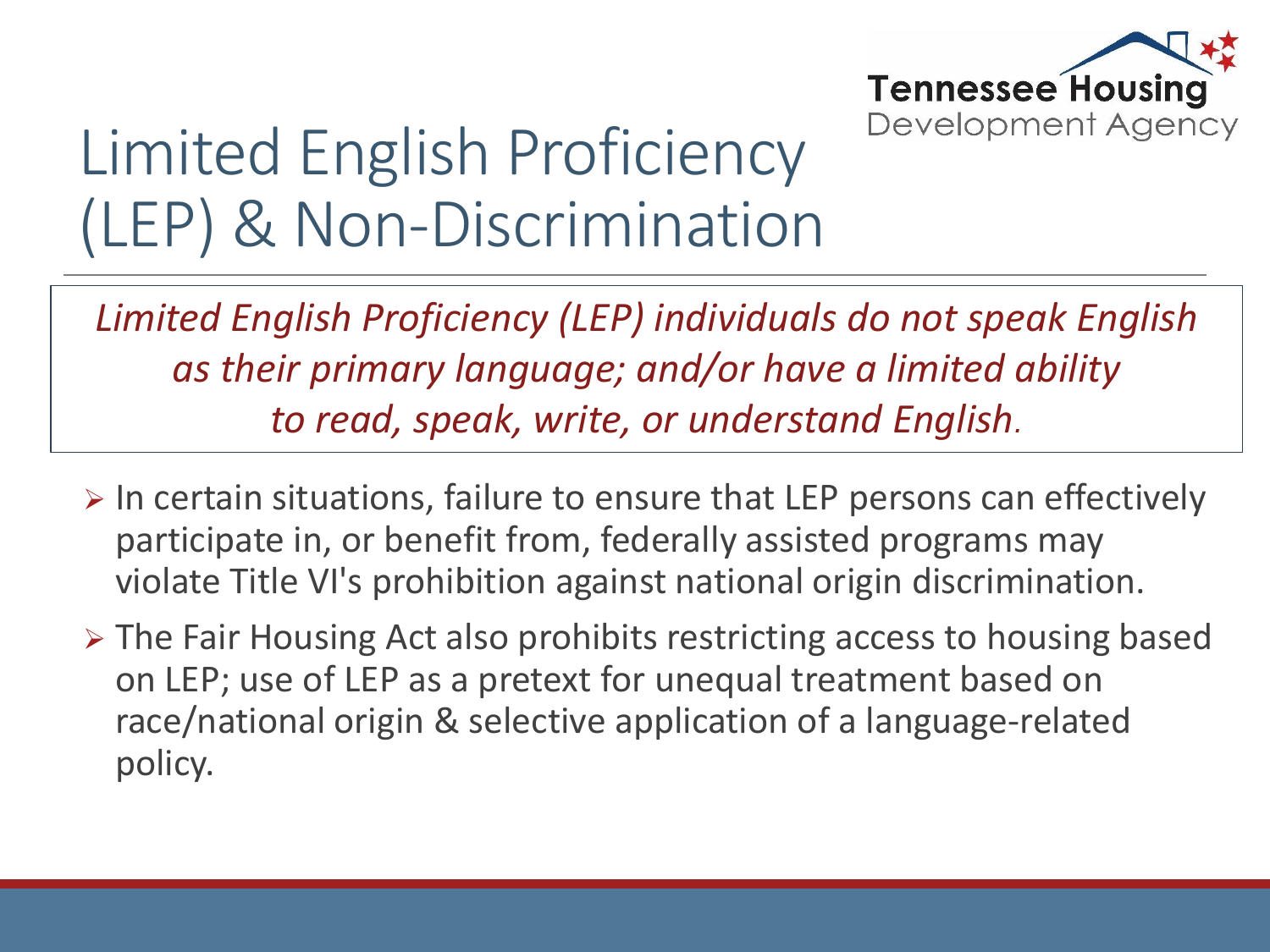

### LEP & Meaningful Access

Recipients (& sub-recipients) of Federal funds are required to avoid discrimination on the basis of national origin by taking reasonable steps to ensure meaningful access to their programs and activities by LEP persons.

- Meaningful access may include providing language assistance, including oral interpretation and potentially written translation.
- Agencies should budget for language services.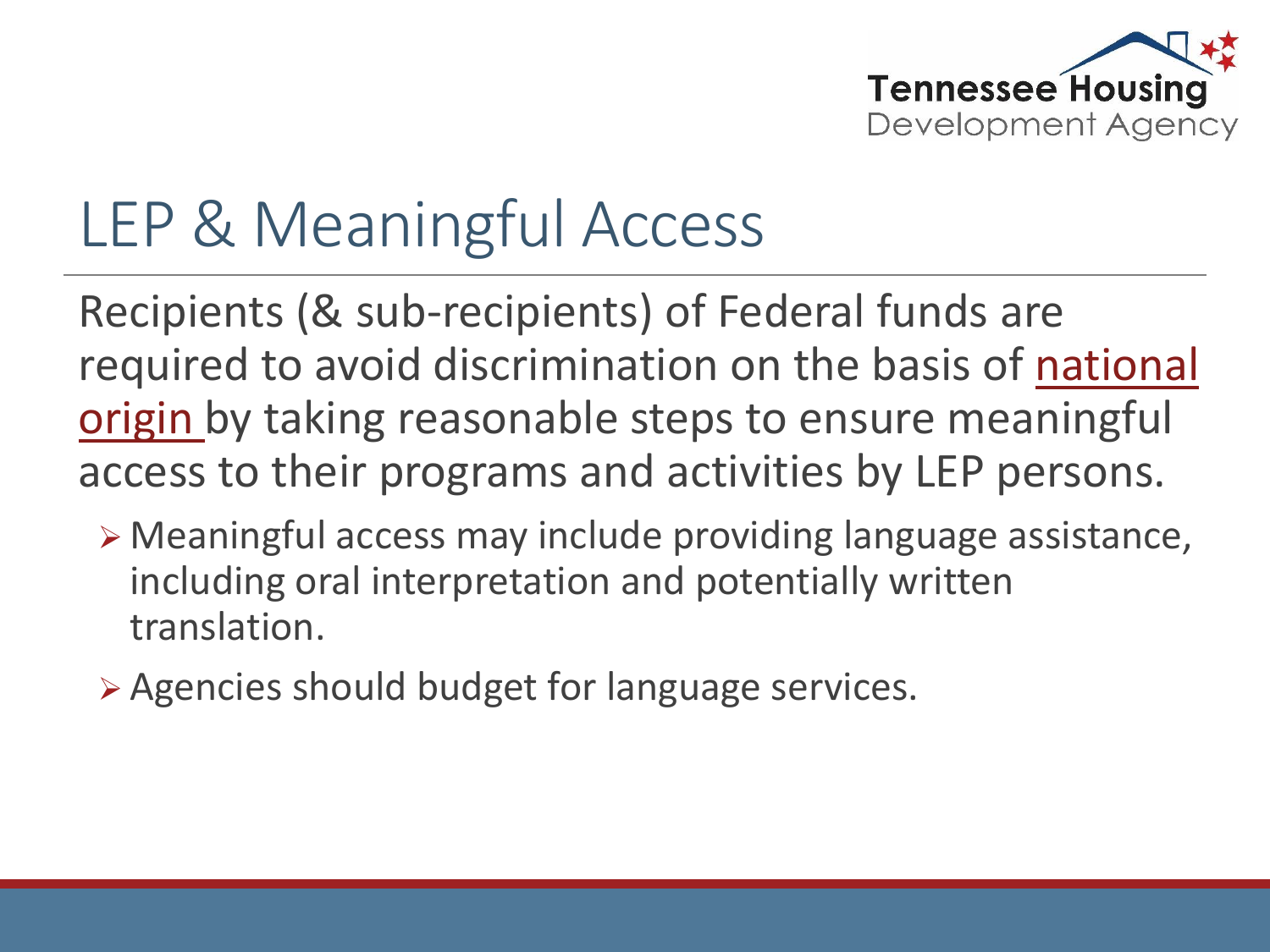

# LEP Four Factor Analysis

HUD recommends a **Four Factor Analysis** to determine the actions necessary to ensure meaningful access to LEP persons.

- 1. Number/proportion of LEP persons in eligible or target population
	- 5% (or > 1,000 persons) of the eligible population is HUD's safe harbor for written translation of vital documents.
	- THDA has completed a county level analysis using Census data that may be accessed by sub-recipients.
- 2. Frequency of encounters with LEP individuals
	- Agencies should develop a protocol for tracking LEP encounters.
	- The more frequent the contact with a particular language group, the more likely that enhanced language services are needed.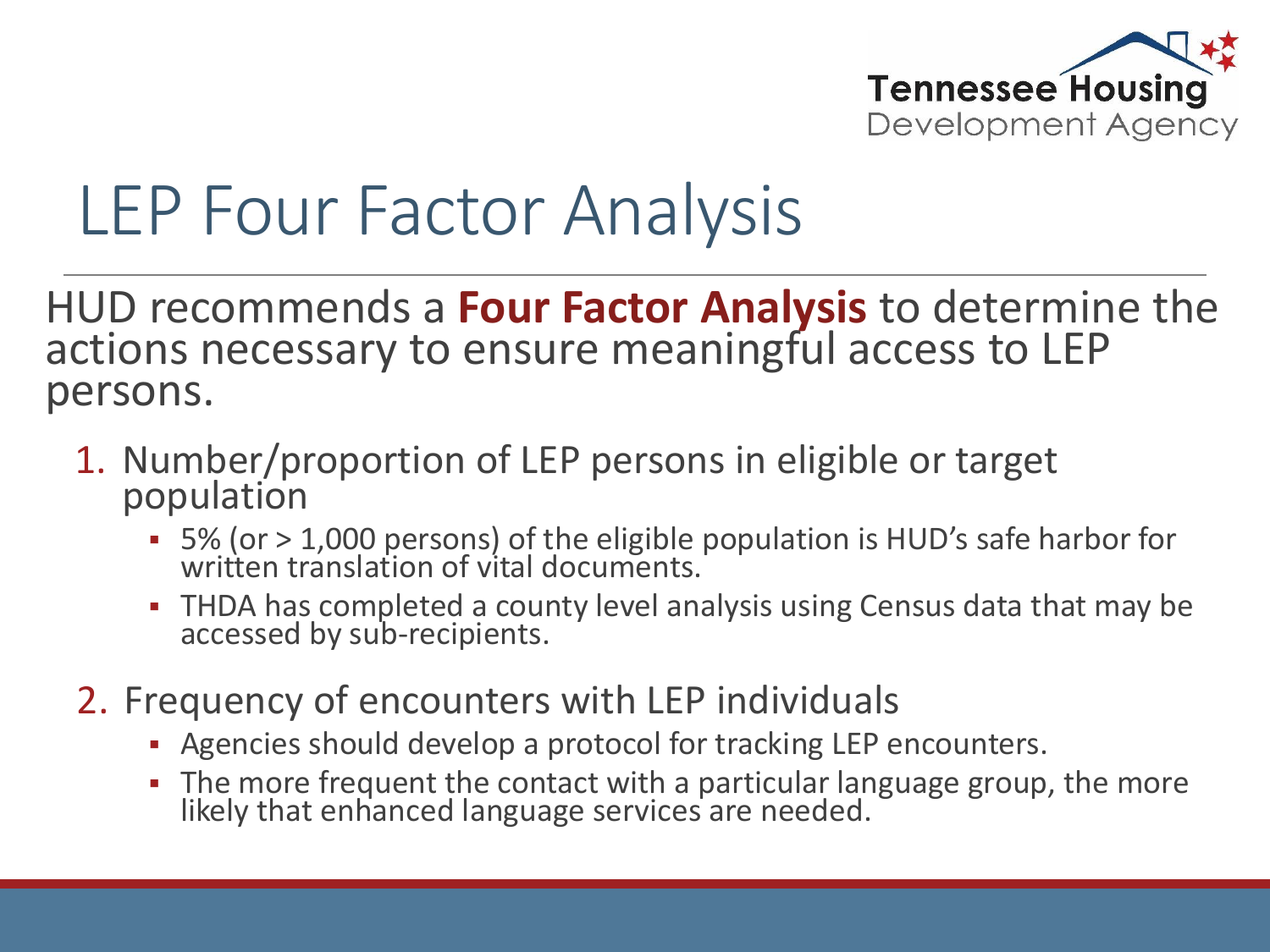

# LEP Four Factor Analysis

- 3. The nature and importance of the program, activity or service provided by the recipient to its beneficiaries
- 4. The resources available to the grantee/recipient and the costs of interpretation/translation services.
	- Agencies with smaller budgets/less resources are not expected to offer the same level of language assistance as larger agencies with greater resources.

For More Information: *www.LEP.gov*; *[Executive Order 13166 &](http://www.lep.gov/)  HUD's Final Limited English Proficiency Guidance*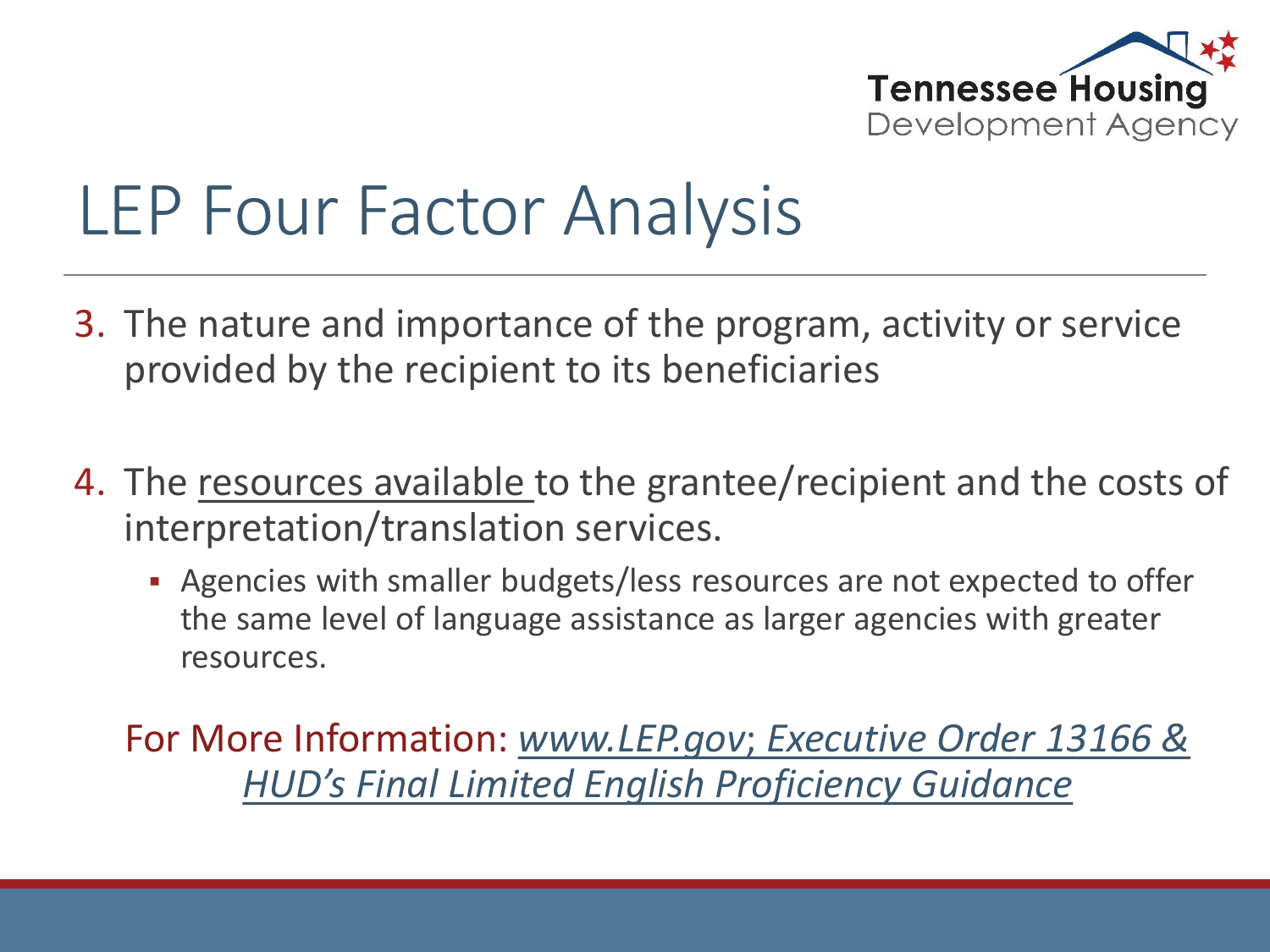

# Language Access Plan

Where the Census shows more than 5% (>1,000) of the eligible population in the agency's geographic service area speak a language other than English "less than very well," a written Language Access Plan should be considered.

- The most common non-English languages spoken in Tennessee are Spanish, Arabic, Asian (Chinese, Korean and Vietnamese) and African languages. Almost 4% of Tennesseans speak Spanish.
- Some counties have far more than 5% (or 1,000 persons) of the population who speak a language other than English, particularly Spanish.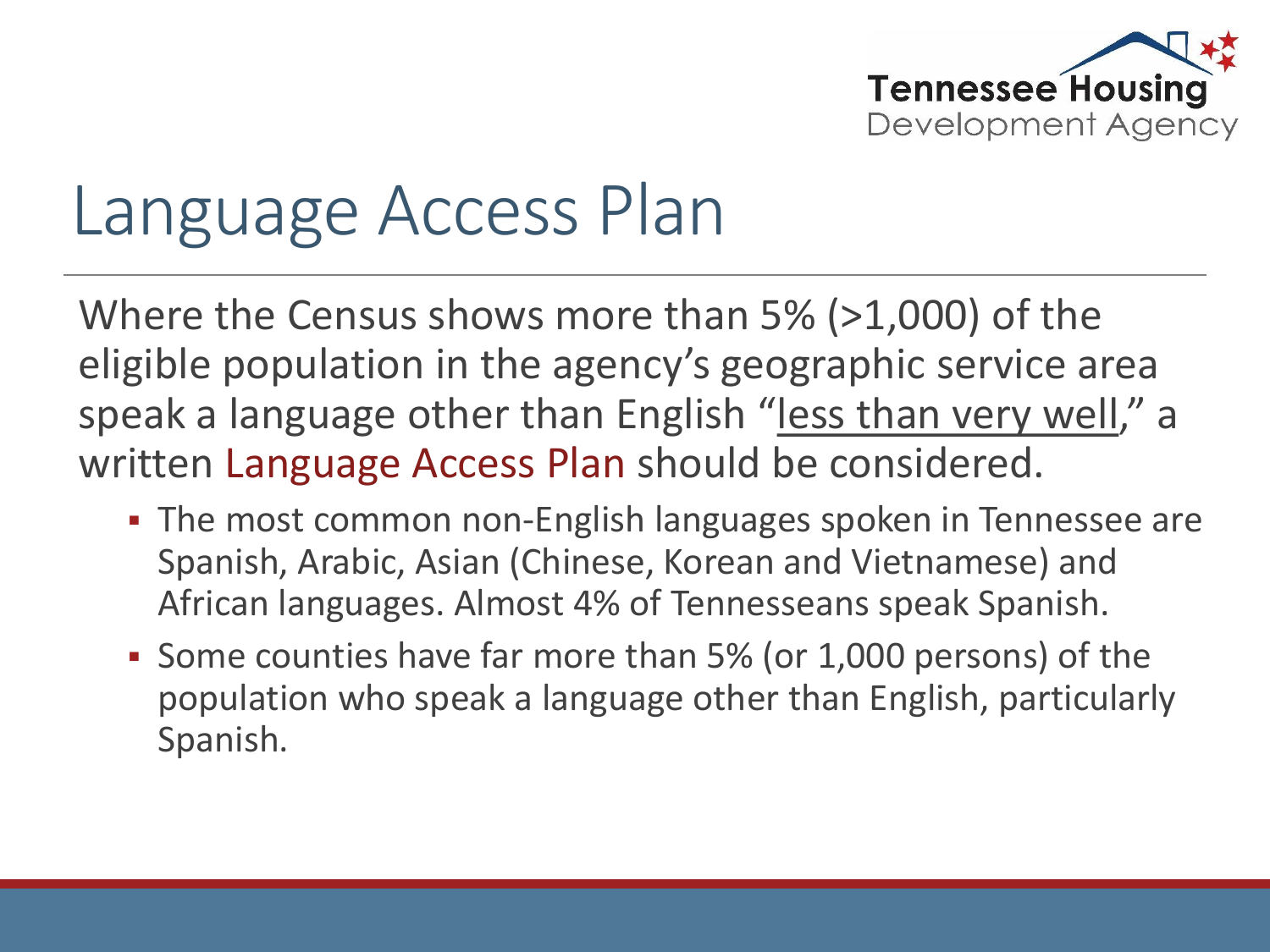

# Language Access Plan Components

- When & how Oral Interpretation services will be provided to applicants & beneficiaries.
	- Except in emergencies, family members or friends should not be asked to provide interpretation.
	- THDA contracts with a "language service," which includes a language identification guide to assist staff with identifying the language spoken, and a phone interpretation service.
- $\triangleright$  If Written Translation of "vital documents" in languages other than English will be provided.
	- Consider % of eligible population with LEP; cost & resources available (Four Factor Analysis)
	- HUD has already translated some "vital" program documents into languages other than English that are readily accessible at no cost.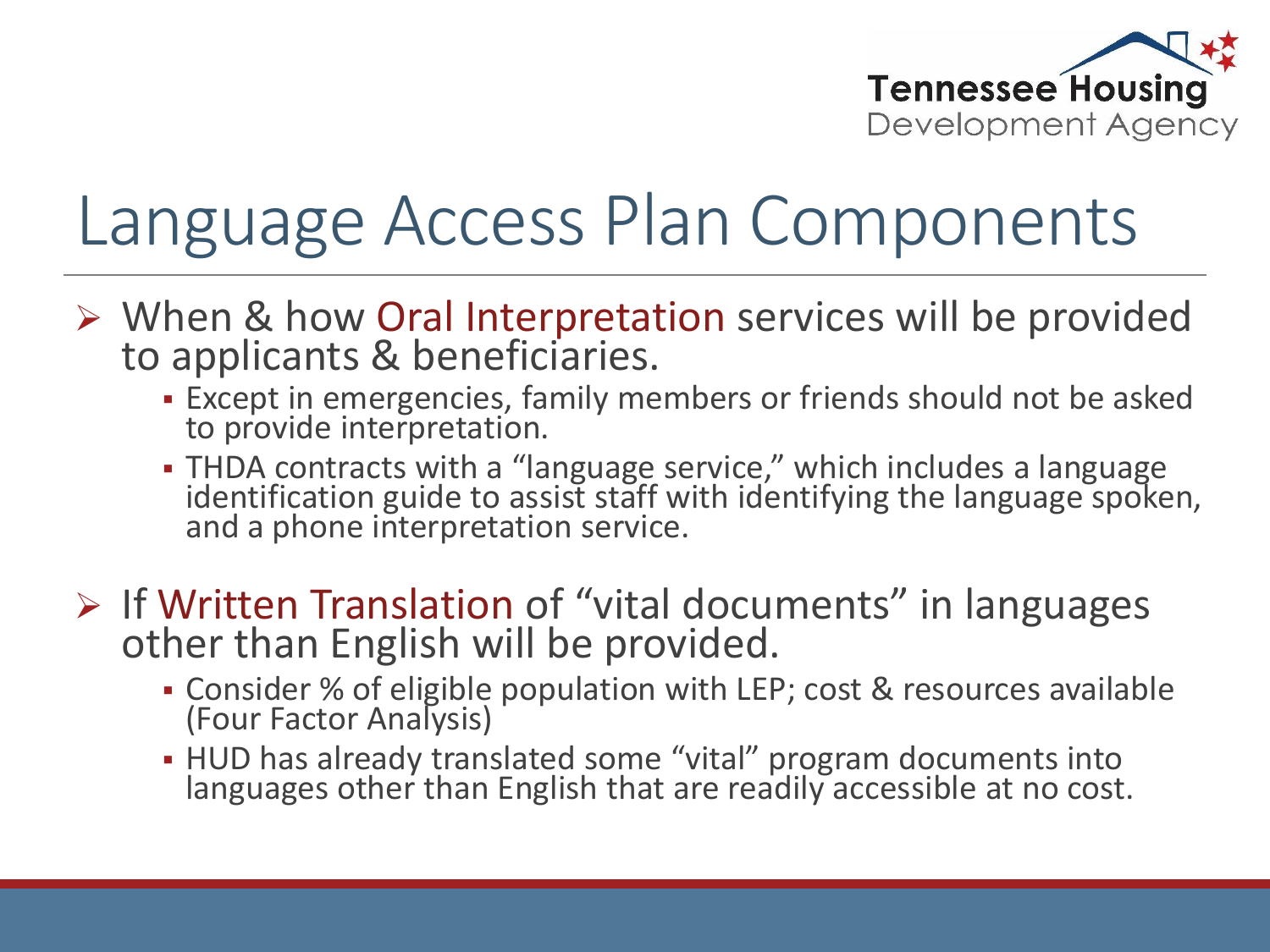

### Obligation to Ensure Meaningful Access

If the Four Factor Analysis does not support a written plan for services, it does not remove the obligation to ensure meaningful access by LEP persons to programs/activities.

 Taglines on websites, public notices & vital documents explaining how to receive free language services may help ensure meaningful access when the sub-recipient agency has a plan for providing individual language services (interpretation or translation). *For example:*

*English:* Language assistance services are available to you or someone you're helping, free of charge.

*Spanish:* Los servicios gratuitos de asistencia en idiomas están disponibles para usted o para otra persona que usted está ayudando.

*Vietnamese:* Dịch vụ hỗ trợ ngôn ngữ được cung cấp miễn phí cho quý vị hoặc người mà quý vị đang trợ giúp.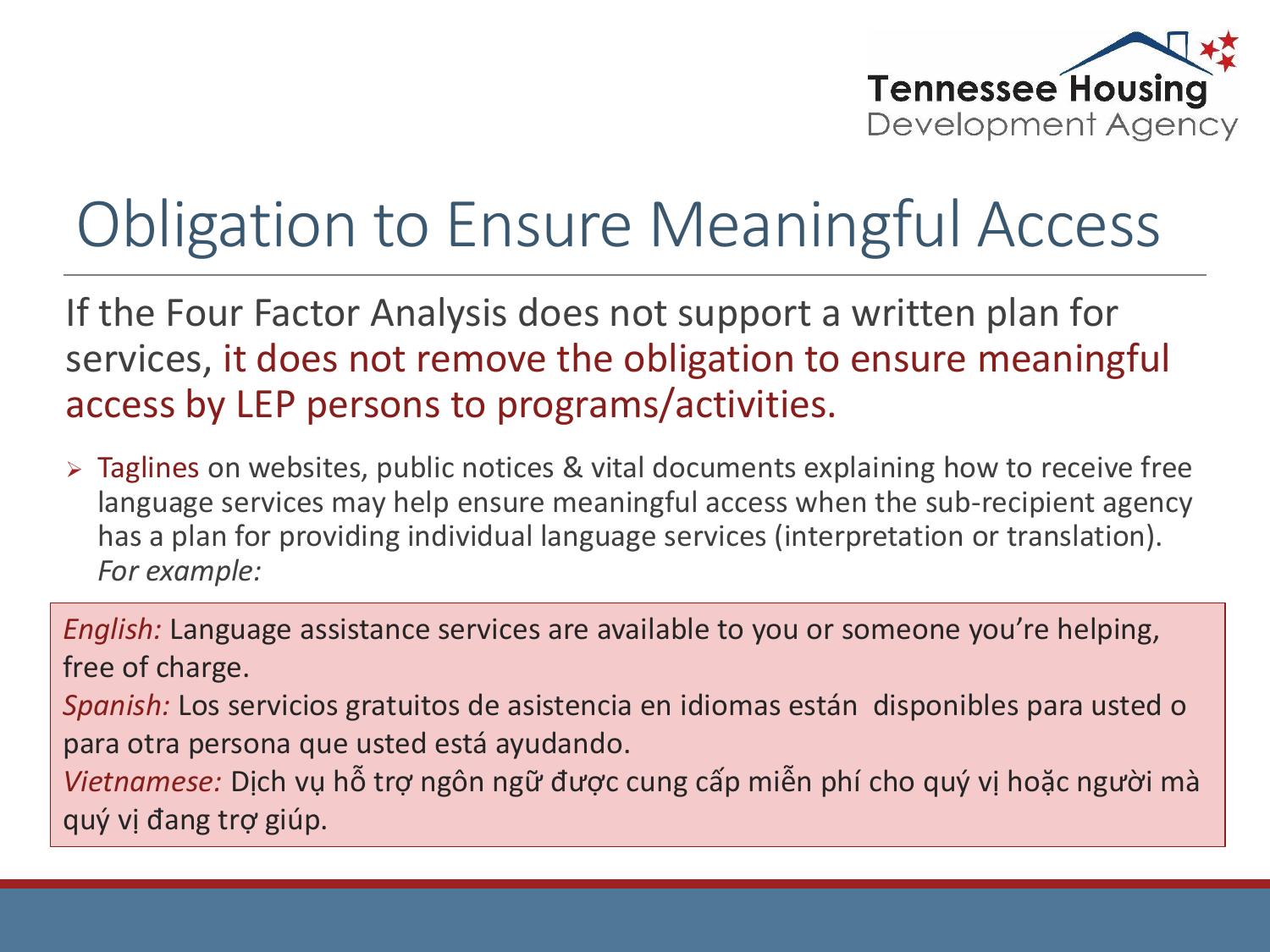

#### Section 504 of the Rehabilitation Act of 1973

**Section 504 -**no qualified individual with a disability should, only by reason of his or her disability, be excluded from the participation in, be denied the benefits of, or be subjected to discrimination under any program or activity receiving Federal financial assistance.

#### Compliance Areas:

(1) Program Accessiblity; (2) Effective Communication;

(3) Reasonable Accommodation; (4) Physical Accessiblity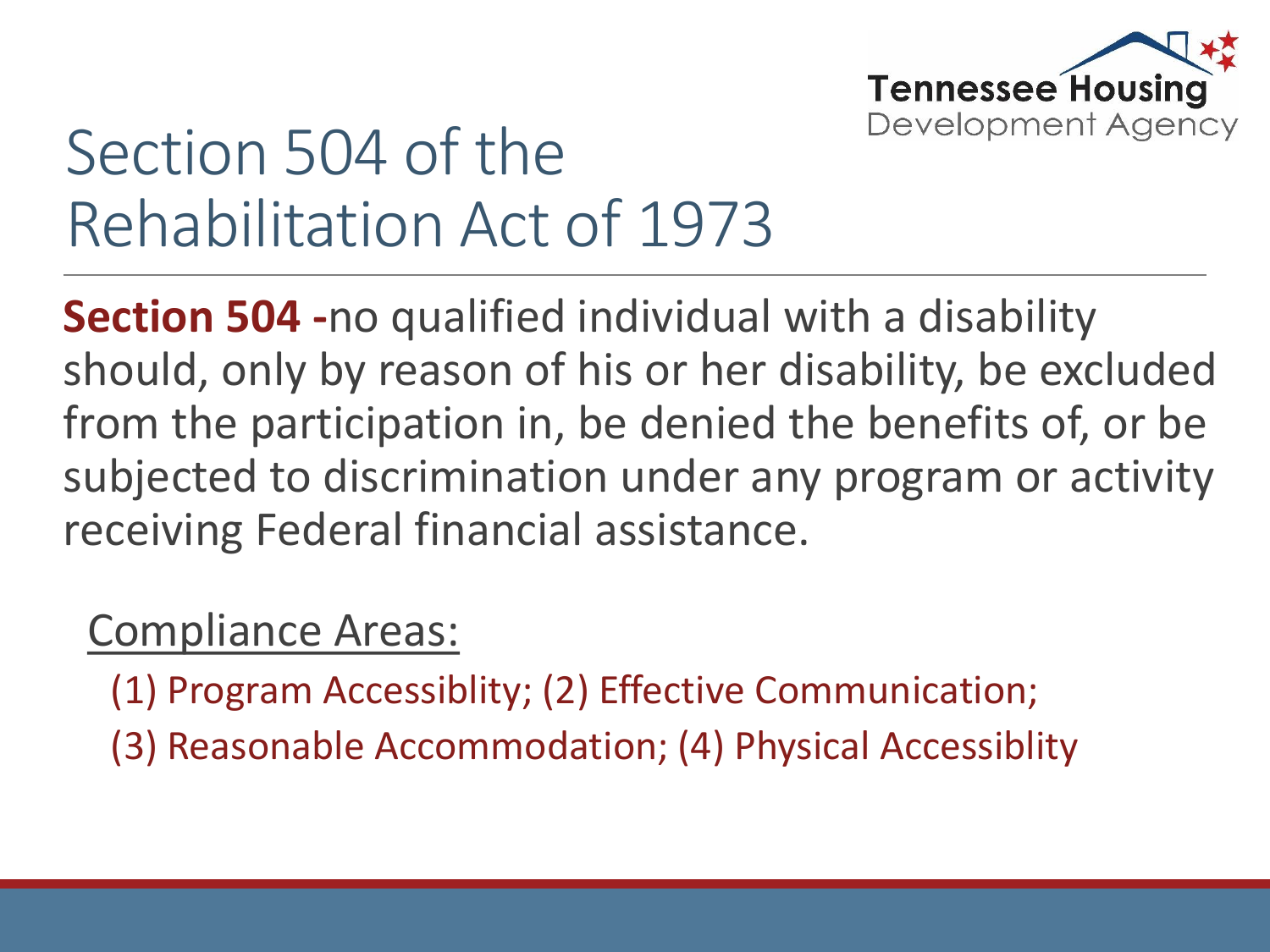

### Section 504: Program Accessiblity

A program or activity, when viewed in its entirety, must be readily accessible to and usable by persons with disabilities.

- Section 504 does not require that a person with a disability be accepted without regard to eligibility requirements.
- $\triangleright$  Section 504 requires that a person with a disability be evaluated using the same objective criteria that are applied to persons without disabilities, provided such criteria are non-discriminatory and subject to reasonable accommodations and the provision of appropriate auxiliary aids and services necessary to ensure effective communication.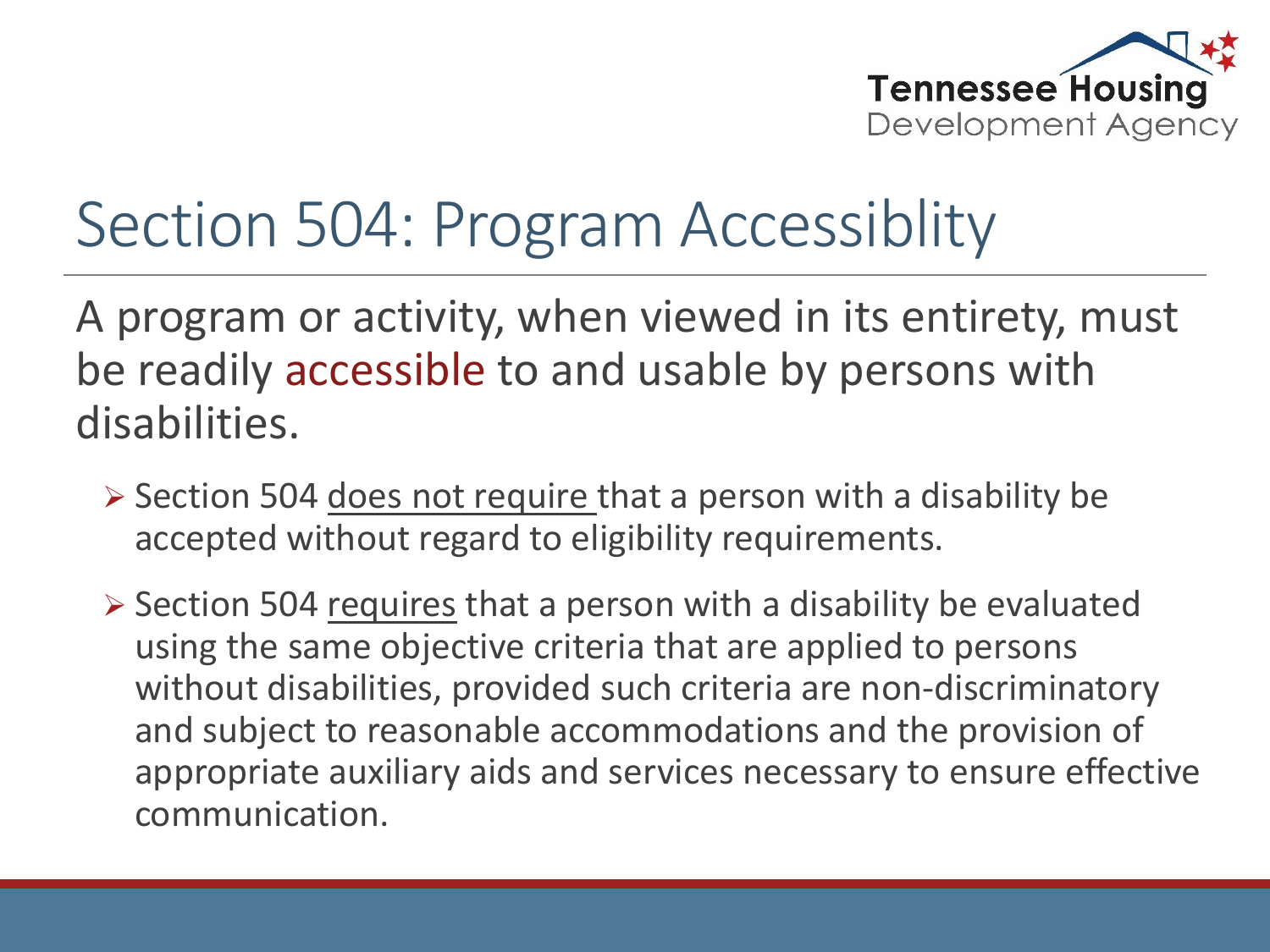

#### Section 504: Reasonable Accommodation

Sub-recipients of Federal funds must ensure that persons with disabilities are able to successfully use or participate in a program, service or activity.

To ensure equal access, a reasonable accommodation may be necessary, which is an adaptation or modification to a policy, program, service, or workplace that allows a person with a disability to use or participate fully in a program. An accommodation may include:

Adjustments or modifications to buildings, facilities, dwellings;

 $\triangleright$  Modification of a policy or service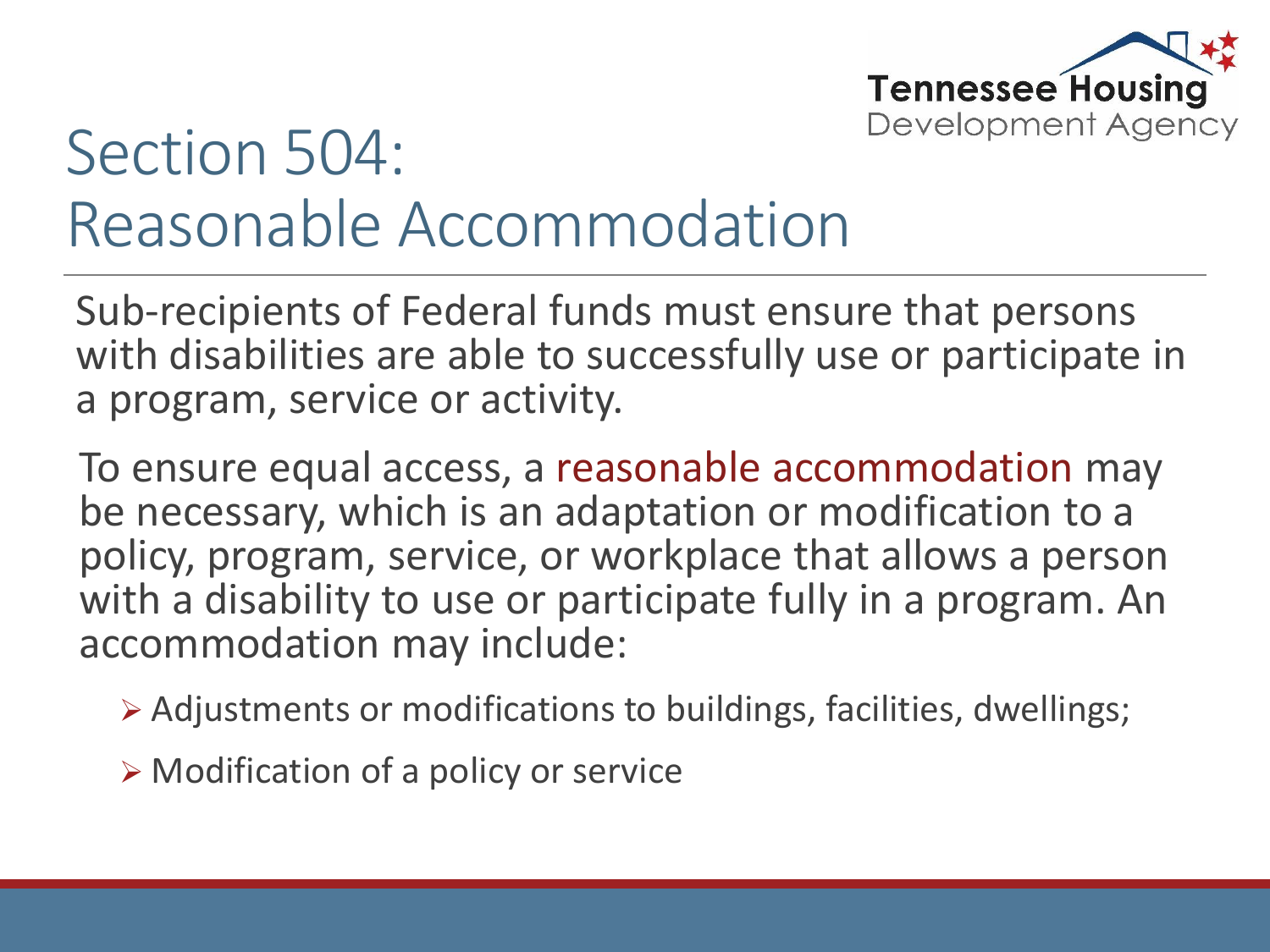

#### Section 504: Reasonable Accommodation

#### Reasonable modifications to a dwelling unit examples:

 Grab bars, ramp, roll-in shower, widening of doorway, flashing doorbells, handrails.

#### Reasonable modification of a policy or service example:

 $\triangleright$  Allowing a service or emotional support animal to live with or accompany a disabled individual where "pets" or animals are not usually allowed.

*Recipients (& sub-recipients) of Federal funds must pay for a reasonable accommodation needed by a disabled individual (e.g., a ramp to a unit) unless providing that accommodation would cause an undue financial and administrative burden or a fundamental alteration of the program.*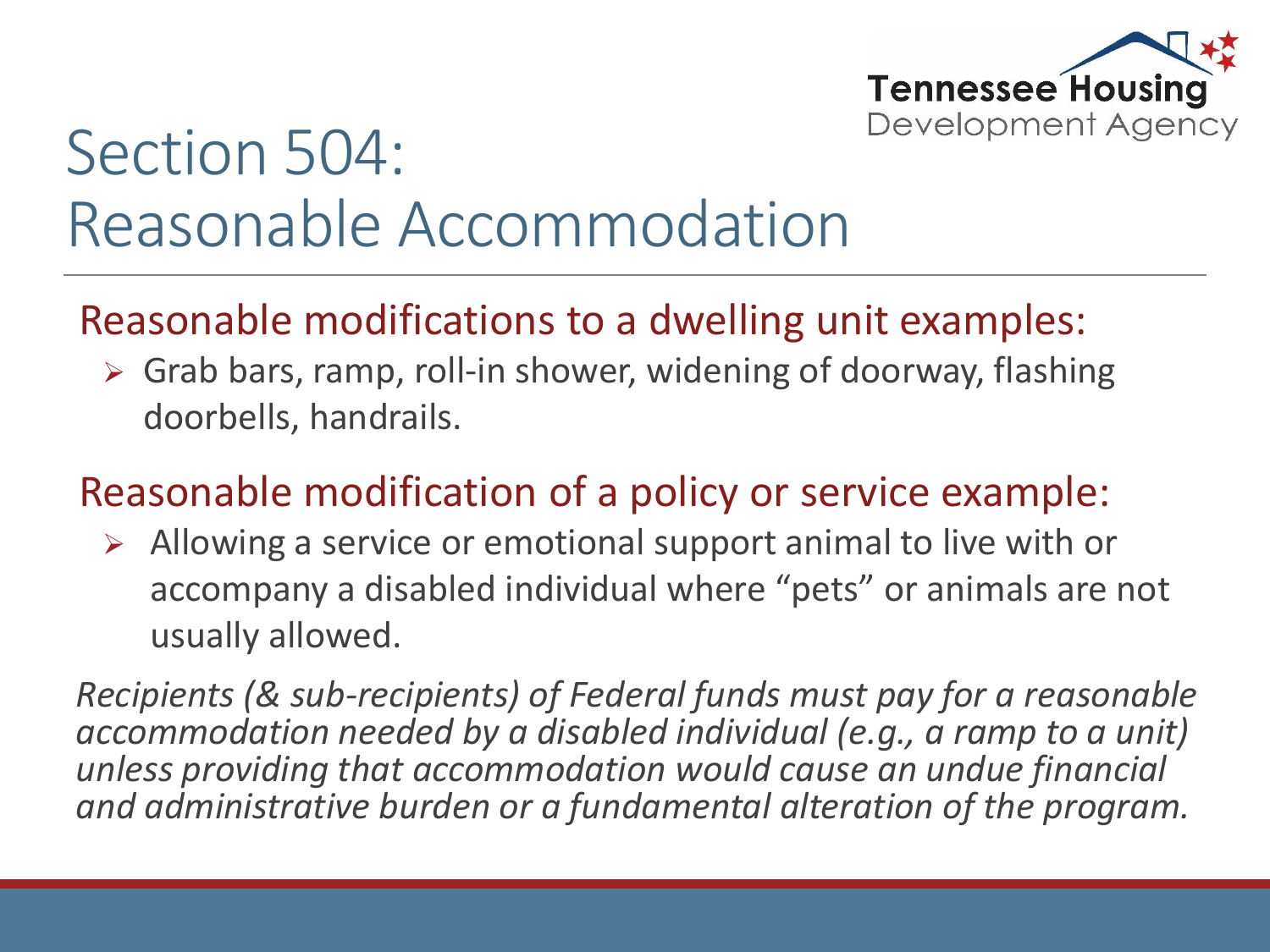

#### Section 504: Effective Communication

Sub-recipients of Federal funds must ensure effective communication that is accessible to persons with disabilities.

- $\triangleright$  Auxiliary aids and services may be necessary:
	- ◦Interpreters, transcription or captioning services, accessible electronic materials & websites, large print, Braille, & other alternate format materials
	- ◦Not required to provide individually prescribed devices or personalized devices
- $\triangleright$  Actions that would result in a fundamental alteration in the nature of the program or activity or undue administrative and financial burden are not required.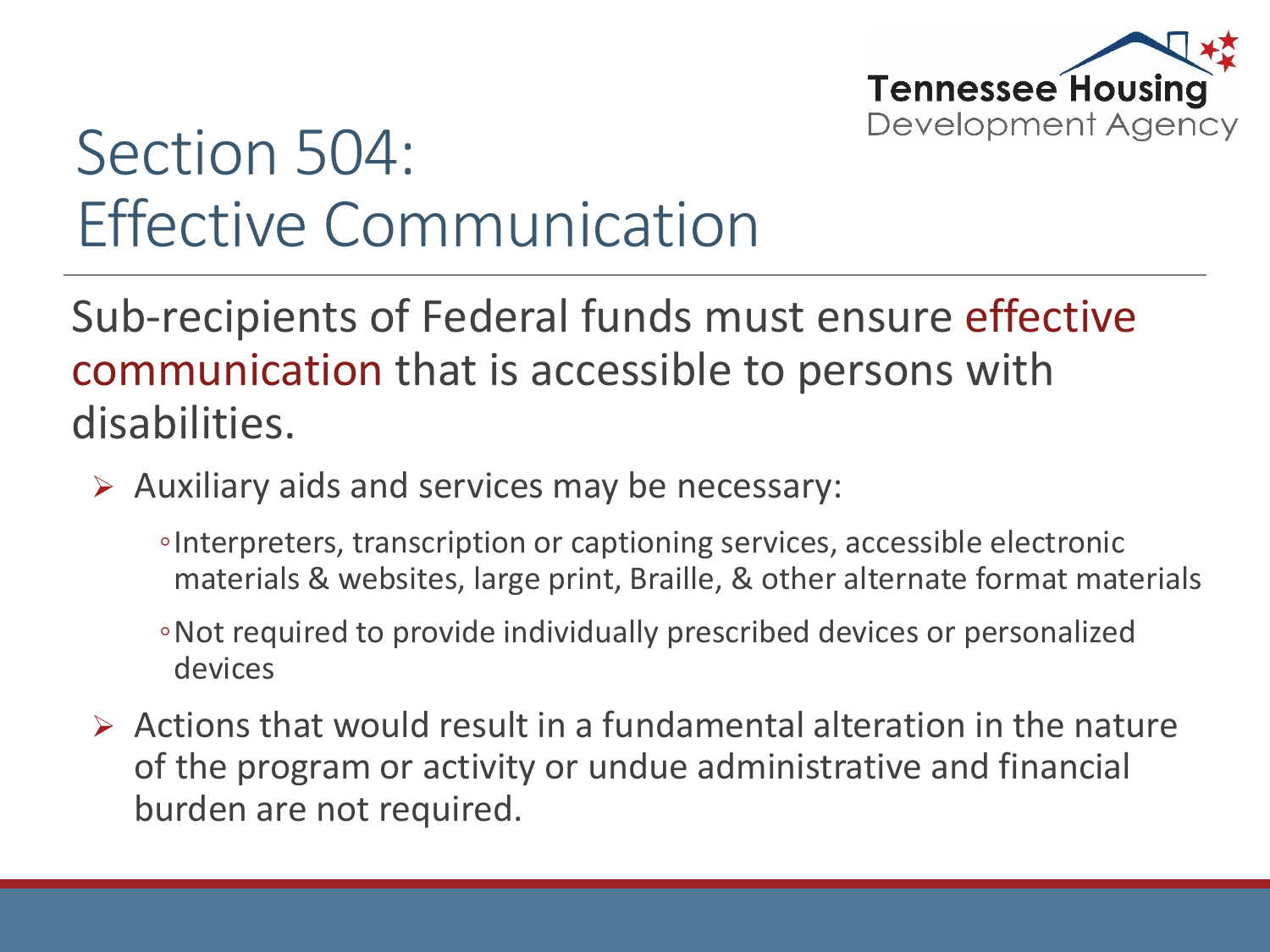

# Section 504: Physical Accessibility

Section 504 requires accessibility for new construction and substantial alteration of housing in Federally funded programs.

 $\triangleright$  Alterations are substantial when a project has 15 or more units and the cost of the alterations is 75% or more of the replacement cost of the completed facility.

*Section 504 design requirements are satisfied when the development meets the technical criteria in the Uniform Federal Accessibility Standards or HUD's Deeming Notice.*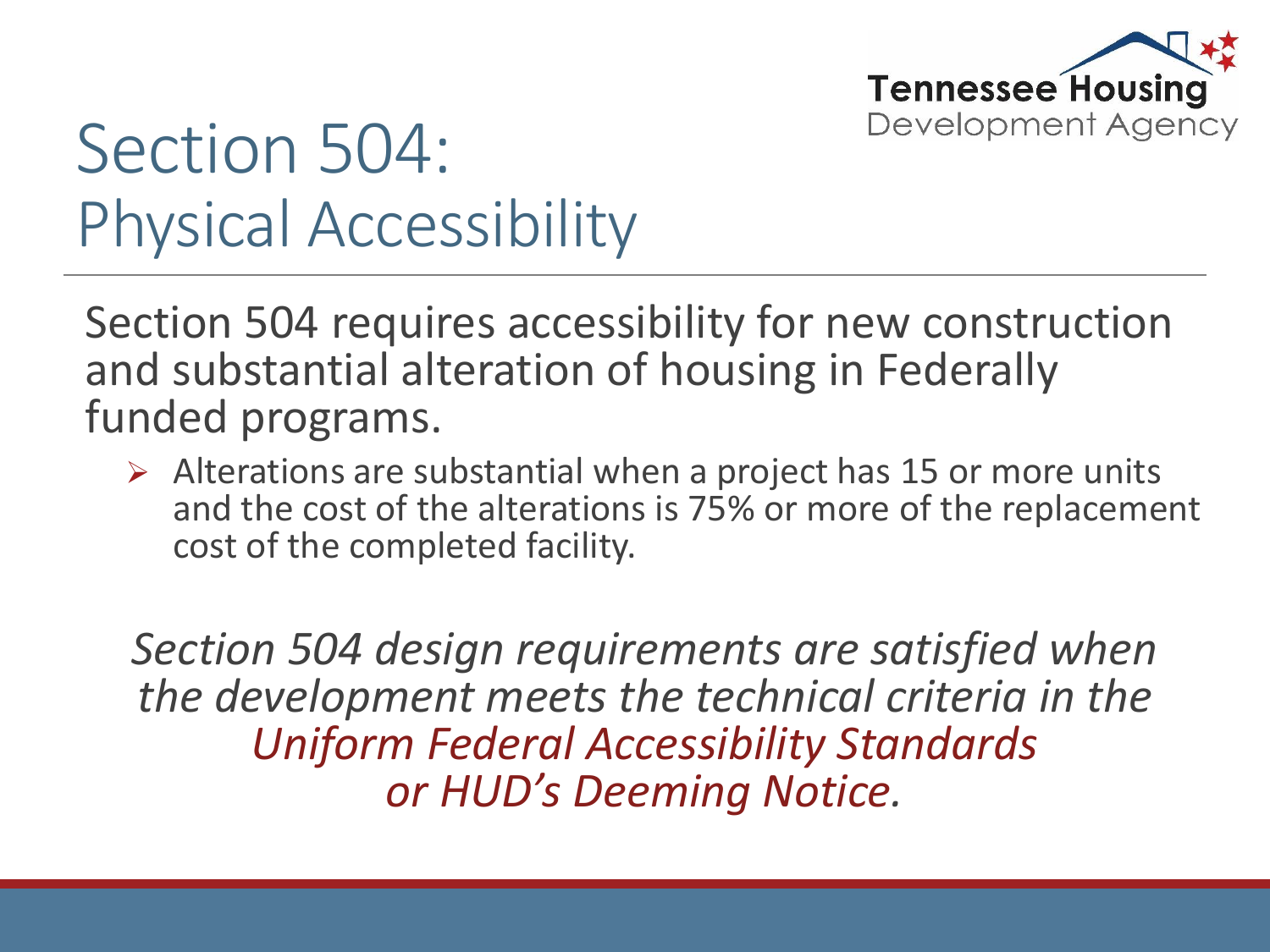

### Section 504: Physical Accessibility

An accessible dwelling unit is located on an accessible route and can be approached, entered, and used by individuals with physical disabilities.

- $\triangleright$  A minimum of 5% of the dwelling units, or at least one unit, whichever is greater, shall be made accessible to persons with mobility disabilities
- $\triangleright$  An additional 2% of the dwelling units, or at least one unit, whichever is greater, shall be made accessible to persons with hearing or visual disabilities.
- $\triangleright$  Housing provided to persons with disabilities also should not be separate nor unnecessarily segregated from housing provided to individuals without disabilities (i.e. "integrated settings").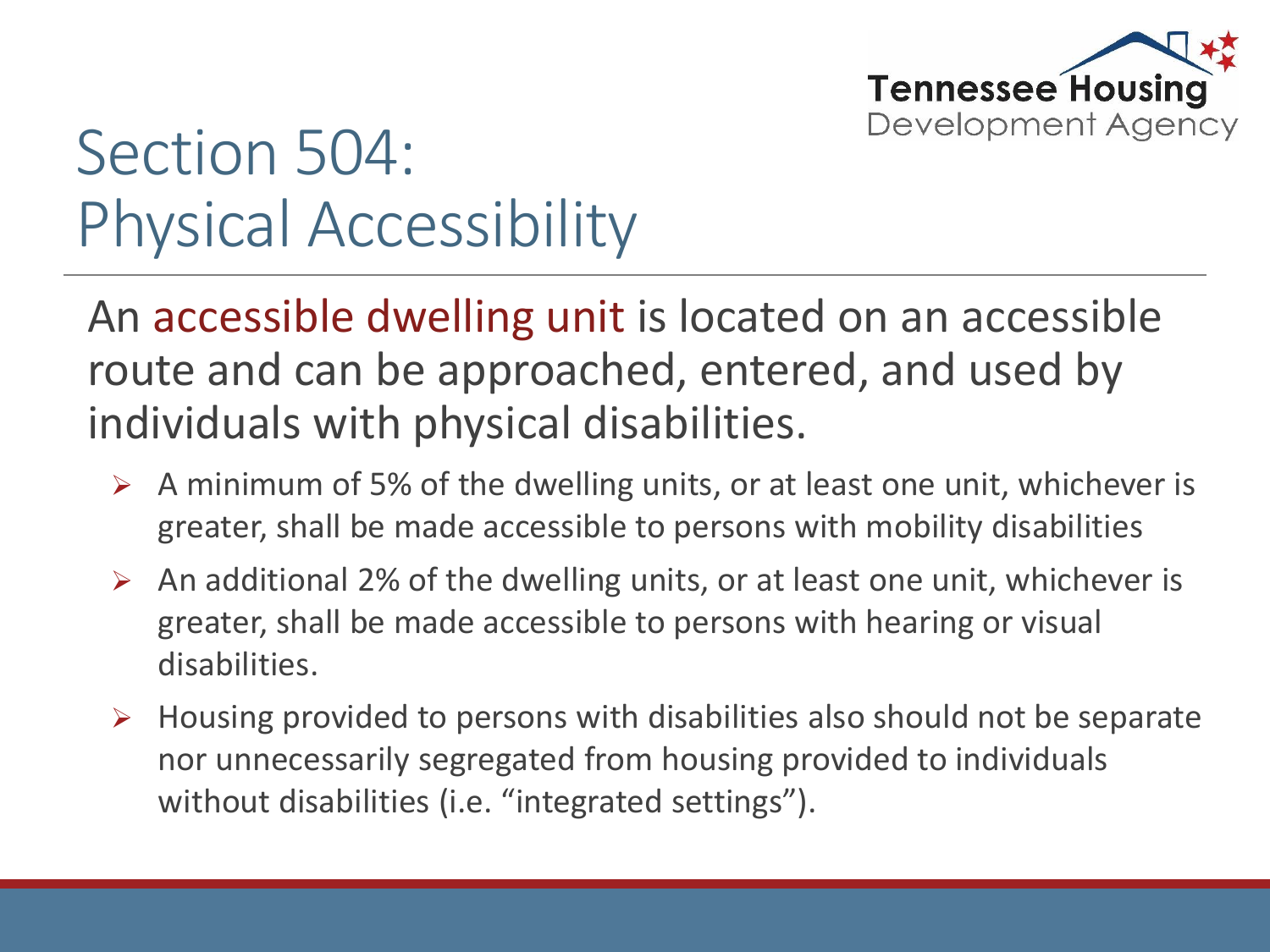

#### Section 504: Placement in Accessible Units

Suitable efforts must be made to assure that information on the availability of accessible units reaches otherwise qualified individuals with disabilities who need the features of those units.

- $\triangleright$  Offer accessible units to qualified individuals with disabilities before allowing a non-disabled household to occupy the unit.
- $\triangleright$  Applicants without disabilities on a waiting list for a property may be skipped to offer the unit to the next qualified individual who requires the unit's accessibility features.
- $\triangleright$  Include clauses in leases requiring a non-disabled family who does not need accessible features to agree to move to a non-accessible unit as soon as one becomes available that otherwise meets the family's needs.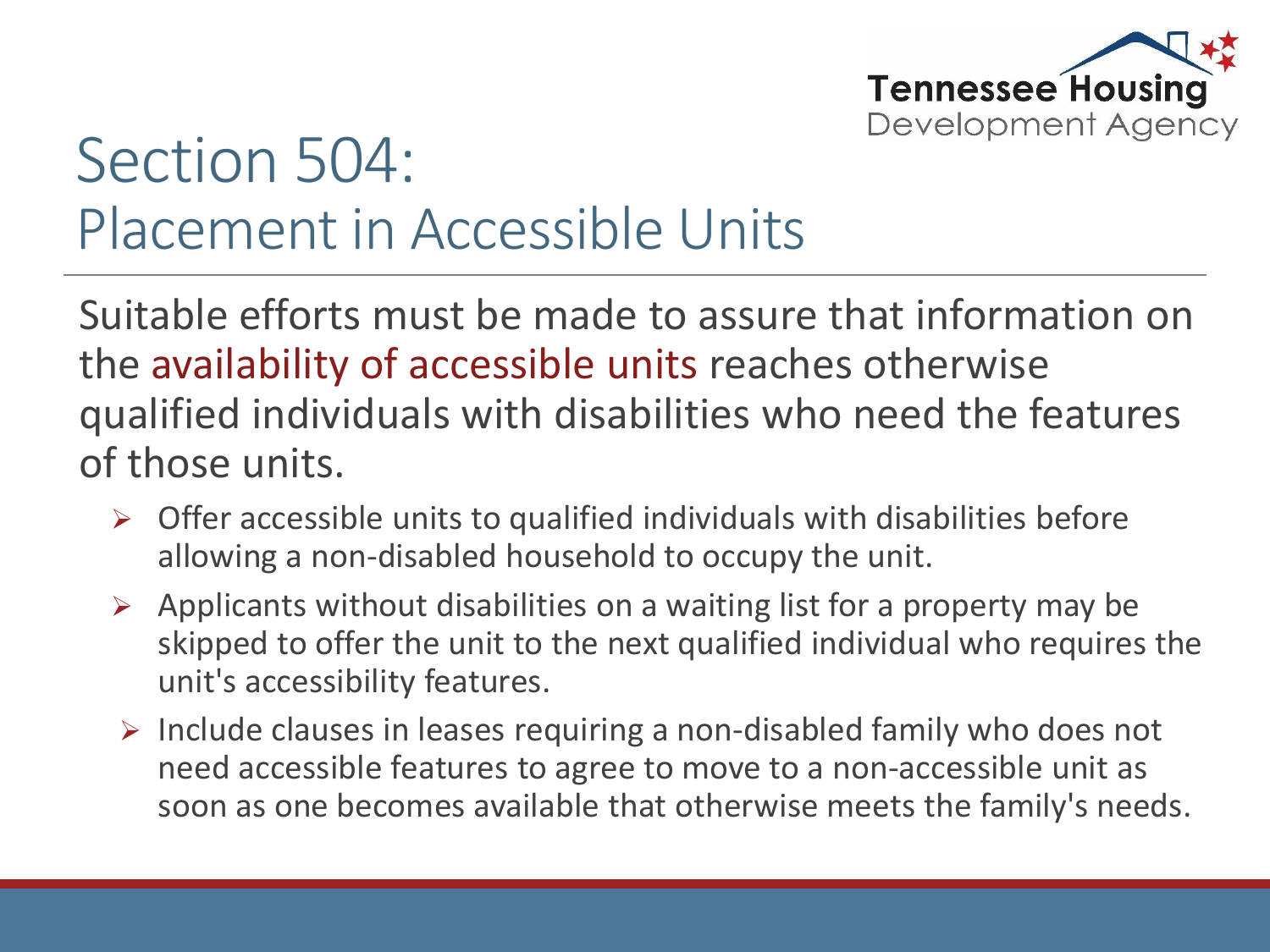

# Other Physical Accessibility Standards

Most units built with Federal financial assistance are covered by multiple federal accessibility laws.

- $\triangleright$  Fair Housing Act (covered in separate module)
- $\triangleright$  Title II of the Americans with Disabilities Act
- Architectural Barriers Act
- HUD's implementation Regulations (24 CFR Parts 8 and 100)

#### Compliance with all applicable accessibility laws is necessary.

Where multiple non-discrimination laws apply, the standard that provides the greatest accessibility must be met.

For more information on accessibility standards, visit the U.S. Access Board website: *<https://www.access-board.gov/>*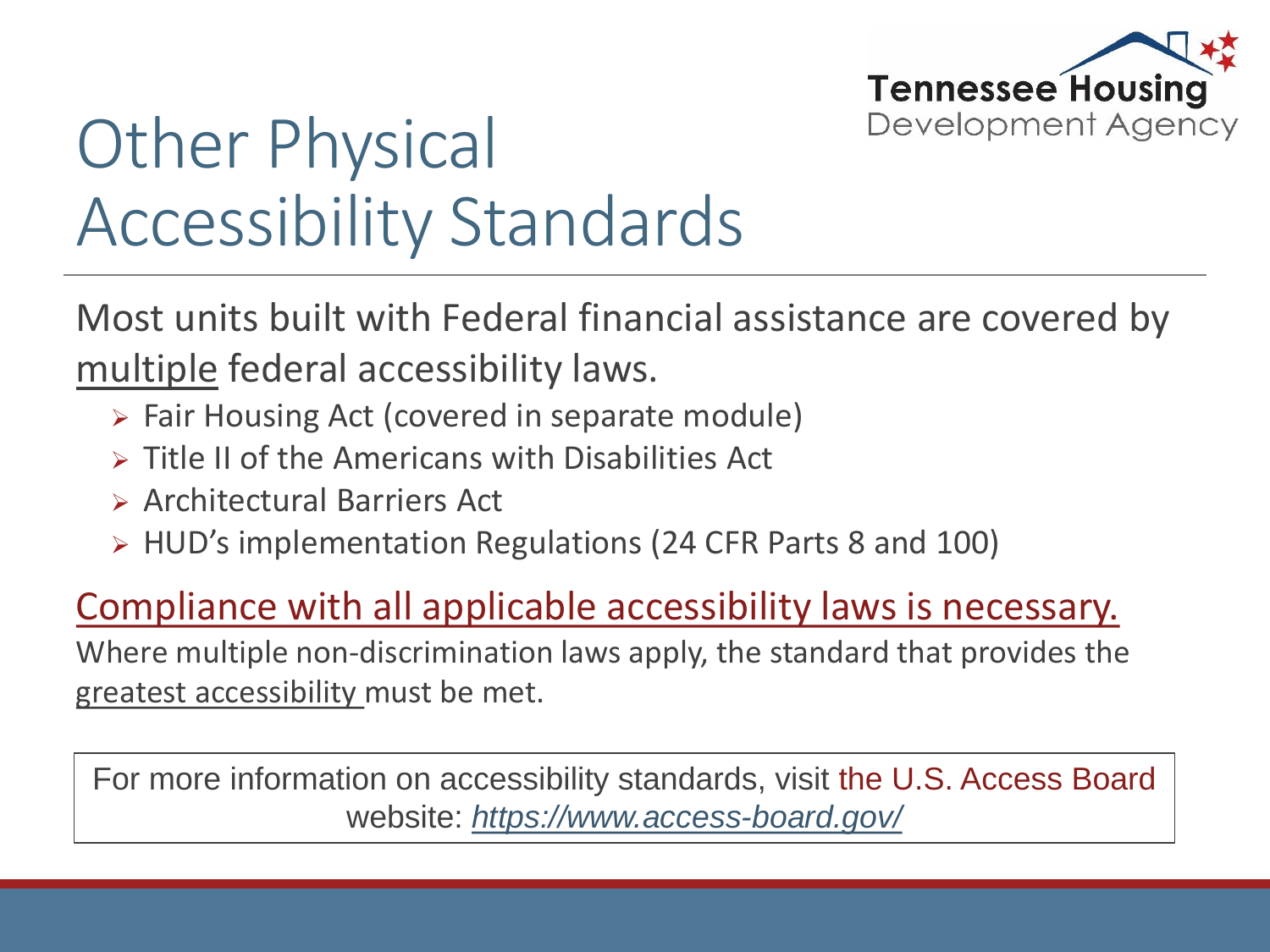

#### Other Statutes and Requirements

#### Section 3 of the Housing and Urban Development Act of 1968

- $\triangleright$  Applies to recipients of more than \$200,000 from housing and community development programs.
- $\triangleright$  Requires that employment and other economic opportunities arising in connection with housing rehab, construction or other public construction projects shall be given to low- and very low-income persons (residing in the service area), to greatest extent feasible

Additional Information on Section 3 requirements may be found here: *<https://www.hud.gov/sites/documents/11SECFAQS.PDF>*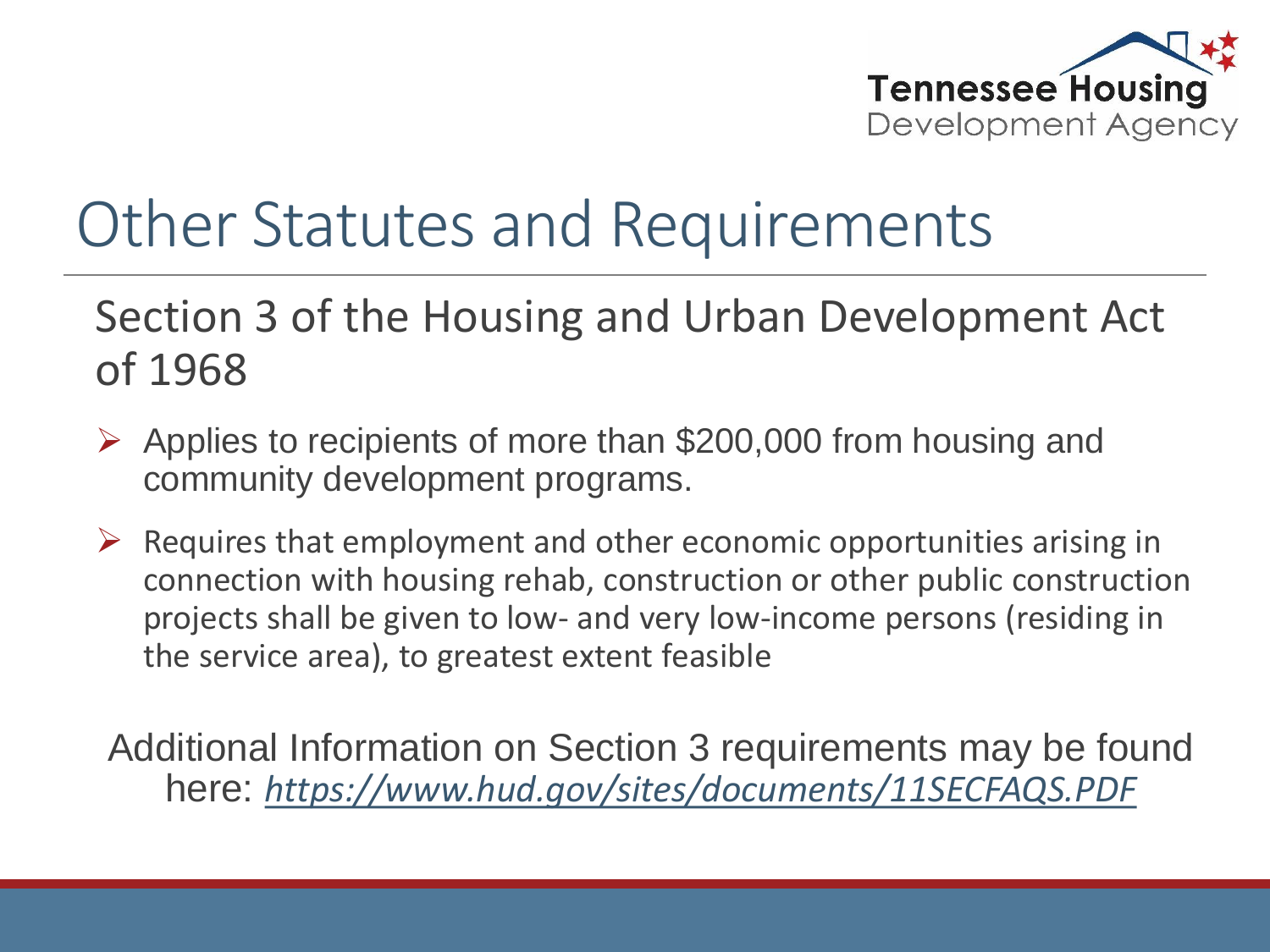

### THDA Sub-Recipient Compliance Requirements

Recipients of Federal funds and their sub-recipients must implement a system of procedures and actions to administer federally funded activities without discriminating against protected classes. The following activities help ensure nondiscrimination in the provision of services & benefits:

- 1. Appoint a Non-Discrimination Coordinator
	- This may be an existing staff member who oversees Title VI, Section 504 & Fair Housing activities & reporting. FT position is not required.
- 2. Ensure Staff & Volunteers receive Annual Non-discrimination Training
	- **THDA online training may be used for this purpose**
	- Other training from attorney or Fair Housing Professional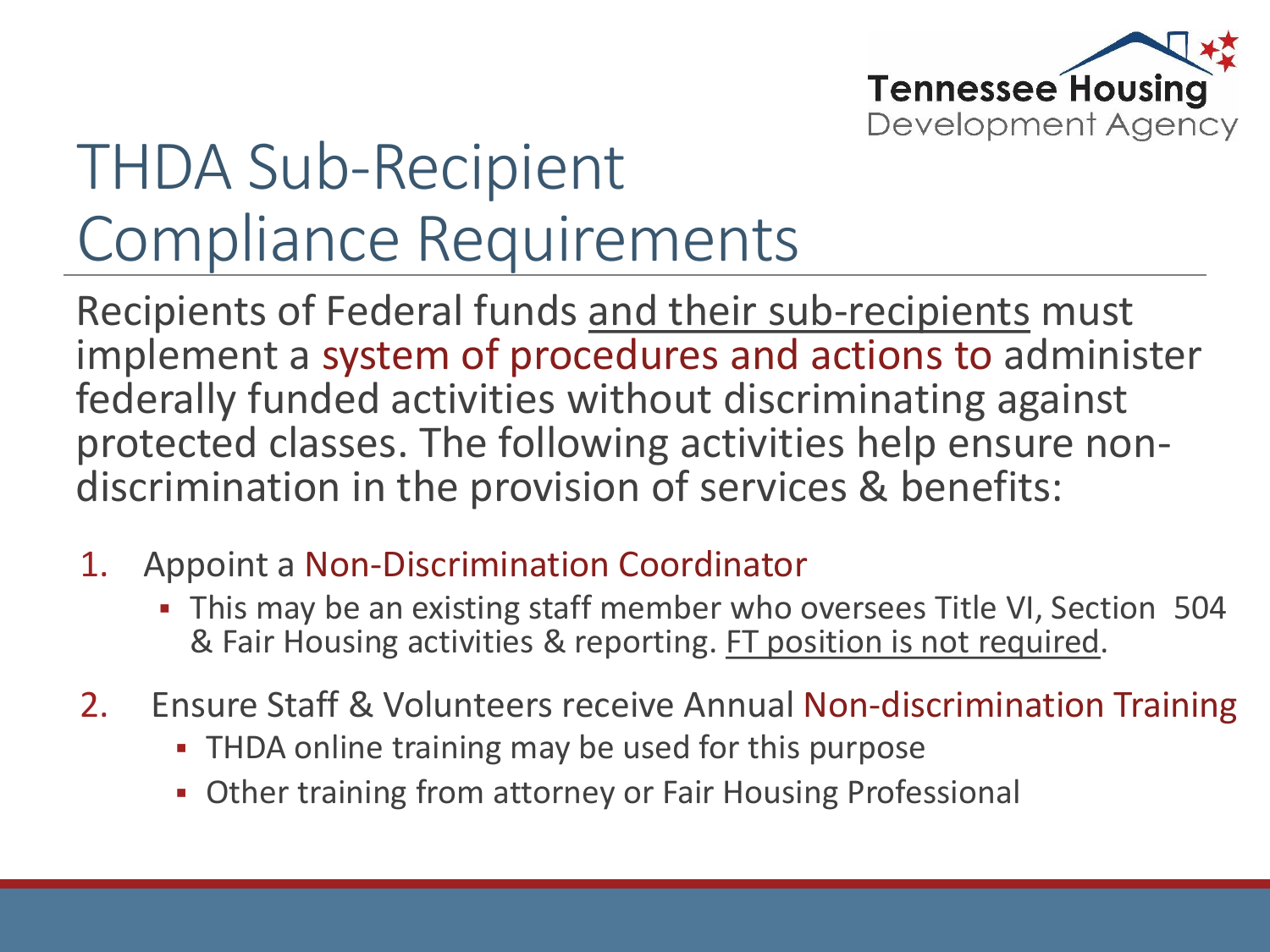

### THDA Sub-Recipient Compliance Requirements

3. Develop a Non-discrimination Policy Statement & post in a public space (including agency website).

THDA's statement: *No staff person or partner of THDA shall engage in discriminatory practices. A discriminatory practice occurs anytime a recipient of or applicant for services is denied services or has some other negative action taken toward that recipient or applicant because of membership in a protected class. Protected classes include: Race, Color, National Origin, Religion/Creed, Sex/Gender, Disability, Familial Status.*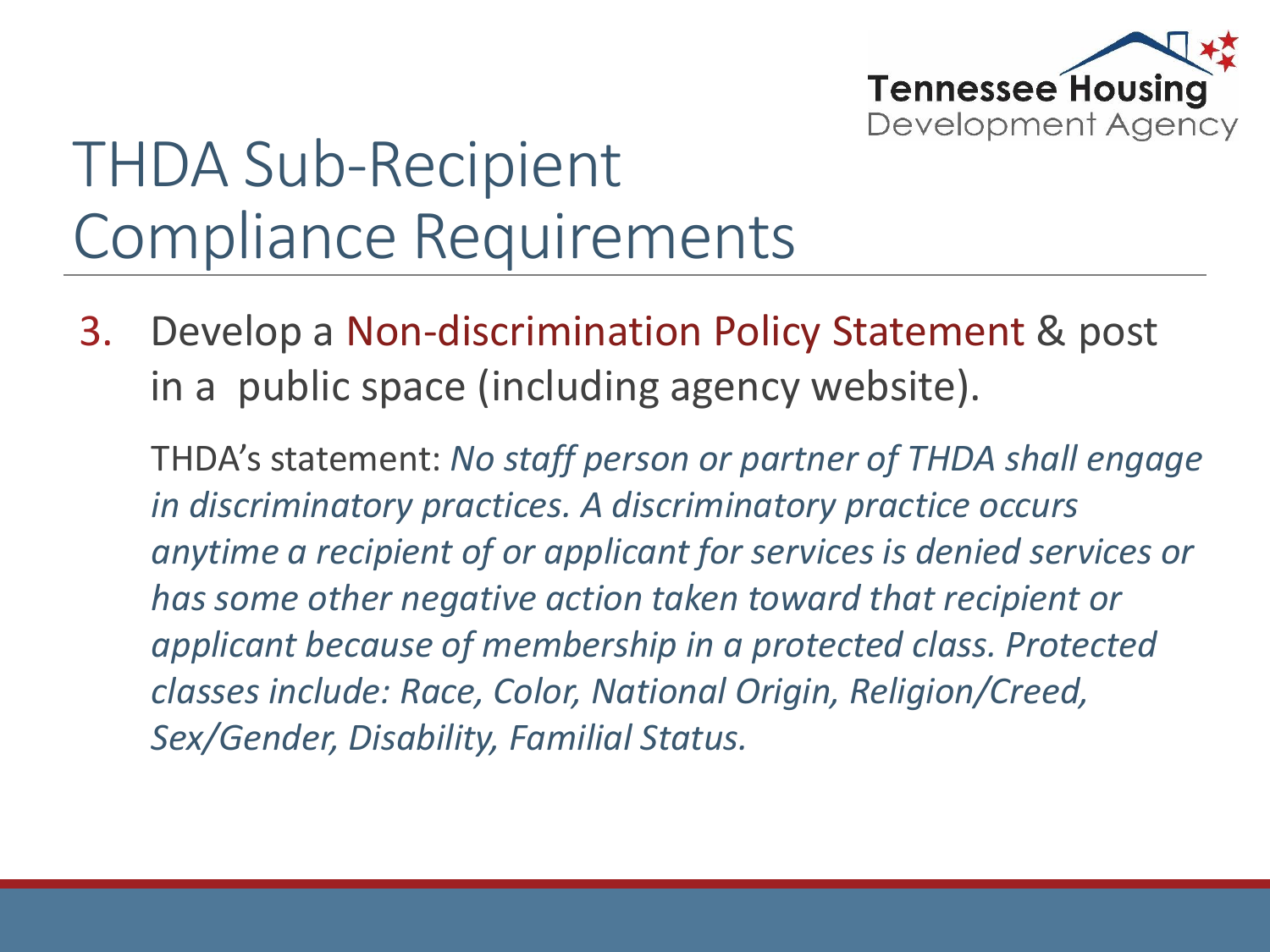

### THDA Sub-Recipient Compliance Requirements

- 4. Ensure Nondiscrimination in the Award of Contracts
	- Include Non-discrimination Assurances in Contracts (Grantees of HUD programs must use the HUD assurance language)
	- **Include Minority and Women Owned Businesses in outreach**
	- Use the State of Tennessee, Department of General Services, **Diversity Enterprise Business Directory**
	- Track contractors minority and women's business enterprise status
- 5. Ensure Non-discrimination in the Public Participation Process & in all Advertisements
	- **Include minorities and women on planning boards and commissions** to ensure equal access
	- Be mindful of conducting outreach in traditional & minority publications and use Fair Housing logos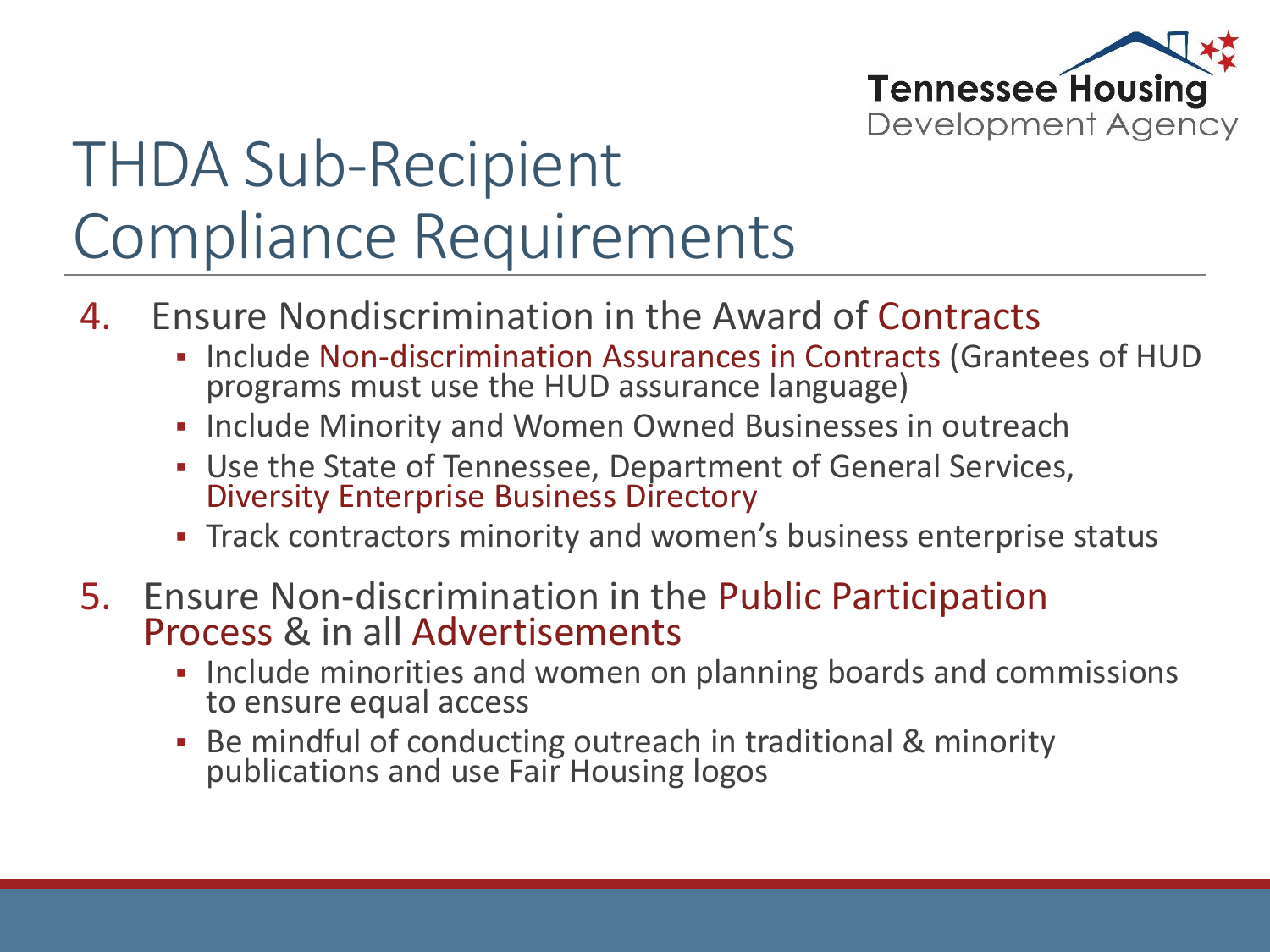

### THDA Sub-Recipient Compliance Requirements

- 6. Engage in & Track efforts to Affirmatively Further Fair Housing
- 7. Develop procedures for providing meaningful access to Limited English Proficient (LEP) Persons
- 8. Develop a reasonable accommodation process that ensures meaningful access to individuals with disabilities.
- 9. Follow all applicable Design Standards for Physical Accessibility in New Construction & Rehab activities.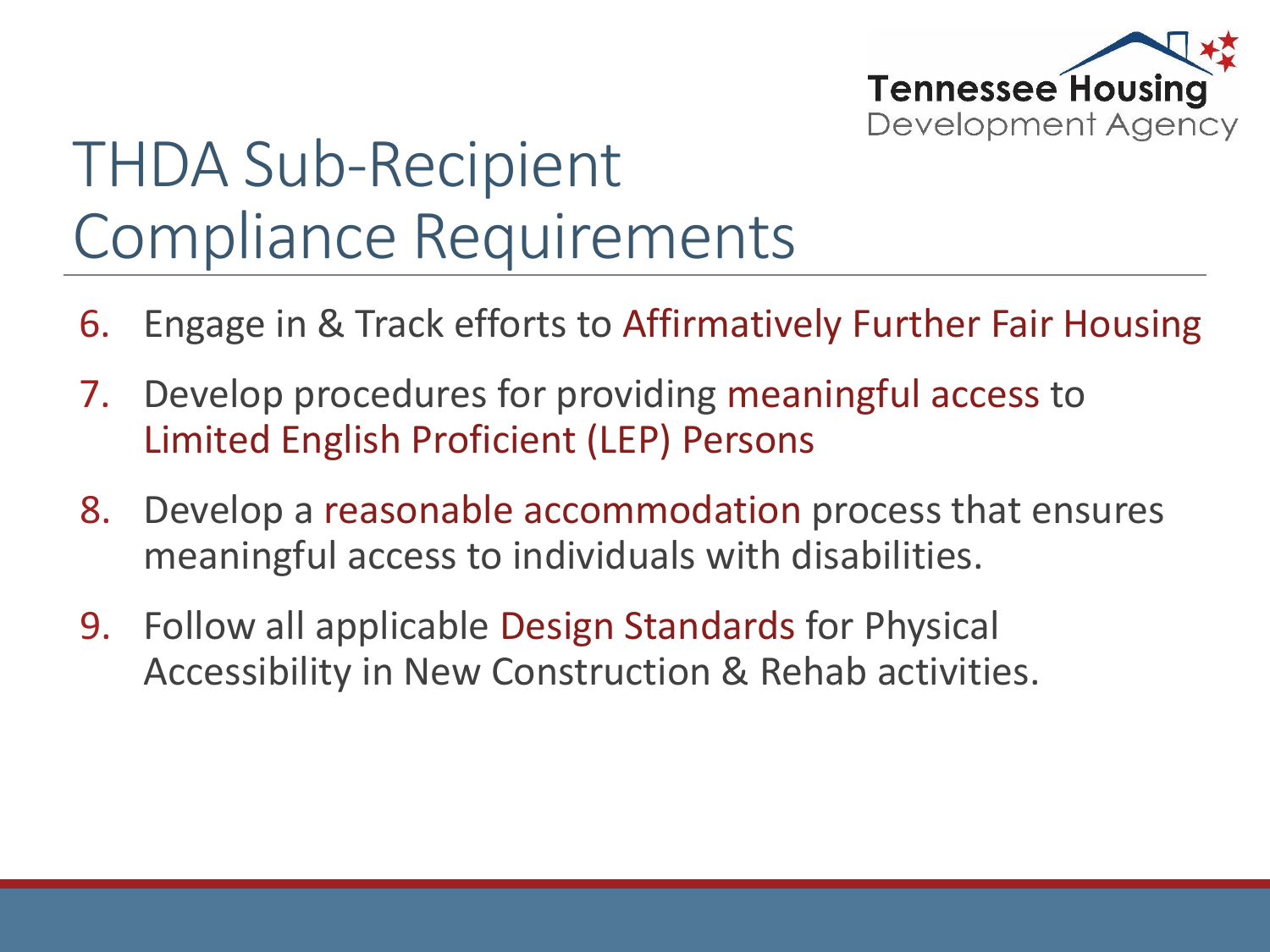

### THDA Sub-Recipient Title VI Compliance Requirements

#### 10. Develop written discrimination complaint procedures.

- Notify applicants & beneficiaries of their right to file a complaint with the sub-recipient, THDA, the state or federal jurisdictional agency. Include contact information for each agency in written procedures.
- Maintain a discrimination complaint log with the complainant name & address, program or service, alleged discriminatory act(s), date of alleged discriminatory act(s), whether the agency determined the alleged discriminatory act(s) occurred, resolution (closed no action or action taken).
- Submit discrimination complaint information to THDA annually.

*Sub-recipients may access sample discrimination complaint procedures & forms on THDA's website.*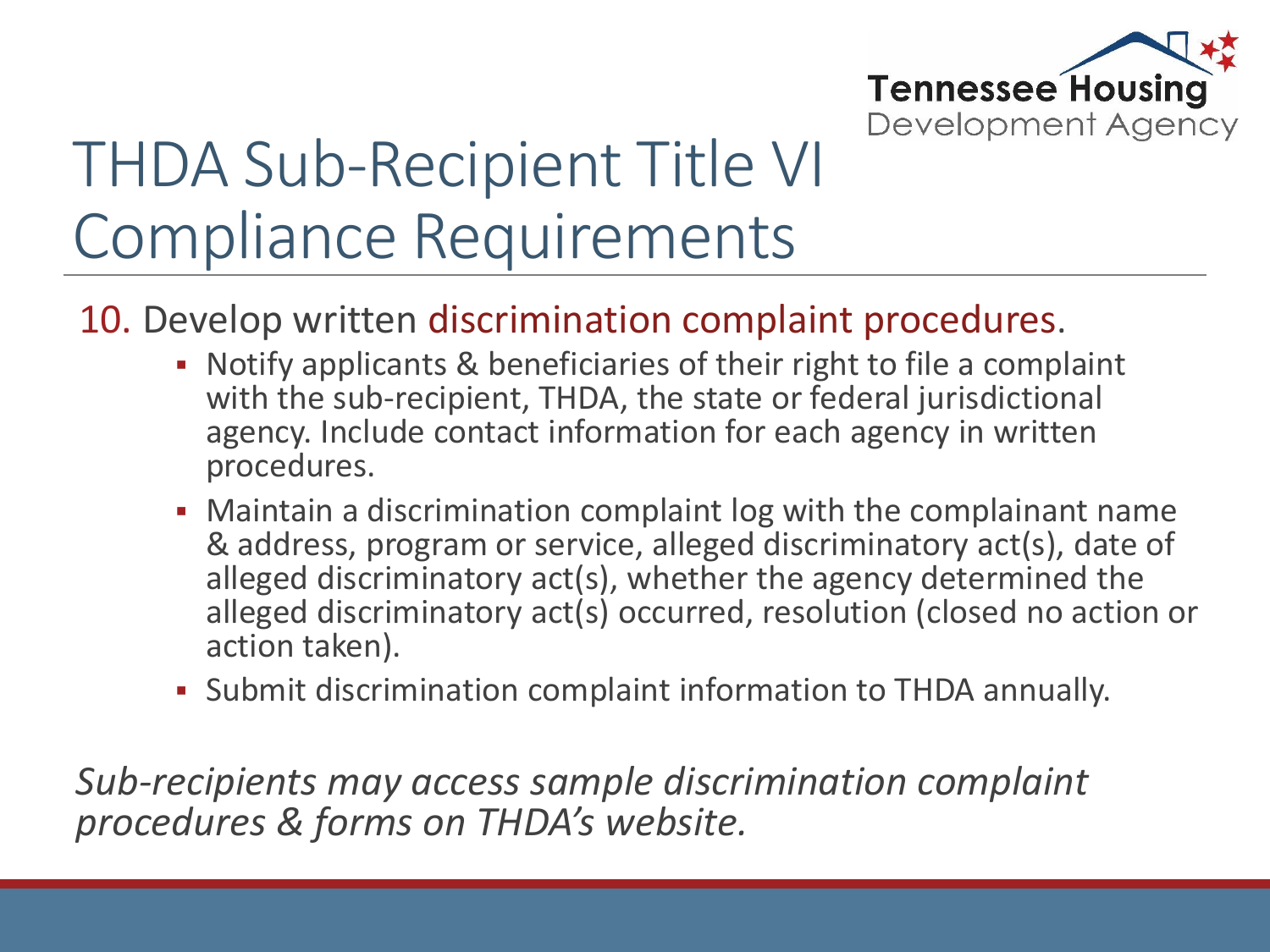

### THDA Sub-Recipient Compliance Requirements

- 11. Submit a Non-Discrimination in Service Self Survey Form to THDA annually by June 30 to report:
	- ▶ Title VI/Fair Housing/Section 504 Coordinator information
	- ▶ Non-Discrimination Statement/Policies
	- $\triangleright$  Non-Discrimination Training Practices
	- $\triangleright$  Public Notice Practices
	- $\triangleright$  Beneficiary Demographics
	- Minority Representation on Boards (race, ethnicity and gender), include explanation of the process to recruit & select Board Members
	- Actions to Affirmatively Further Fair Housing
	- Discrimination Complaint Process with Log
	- Limited English Proficiency Policies & Practices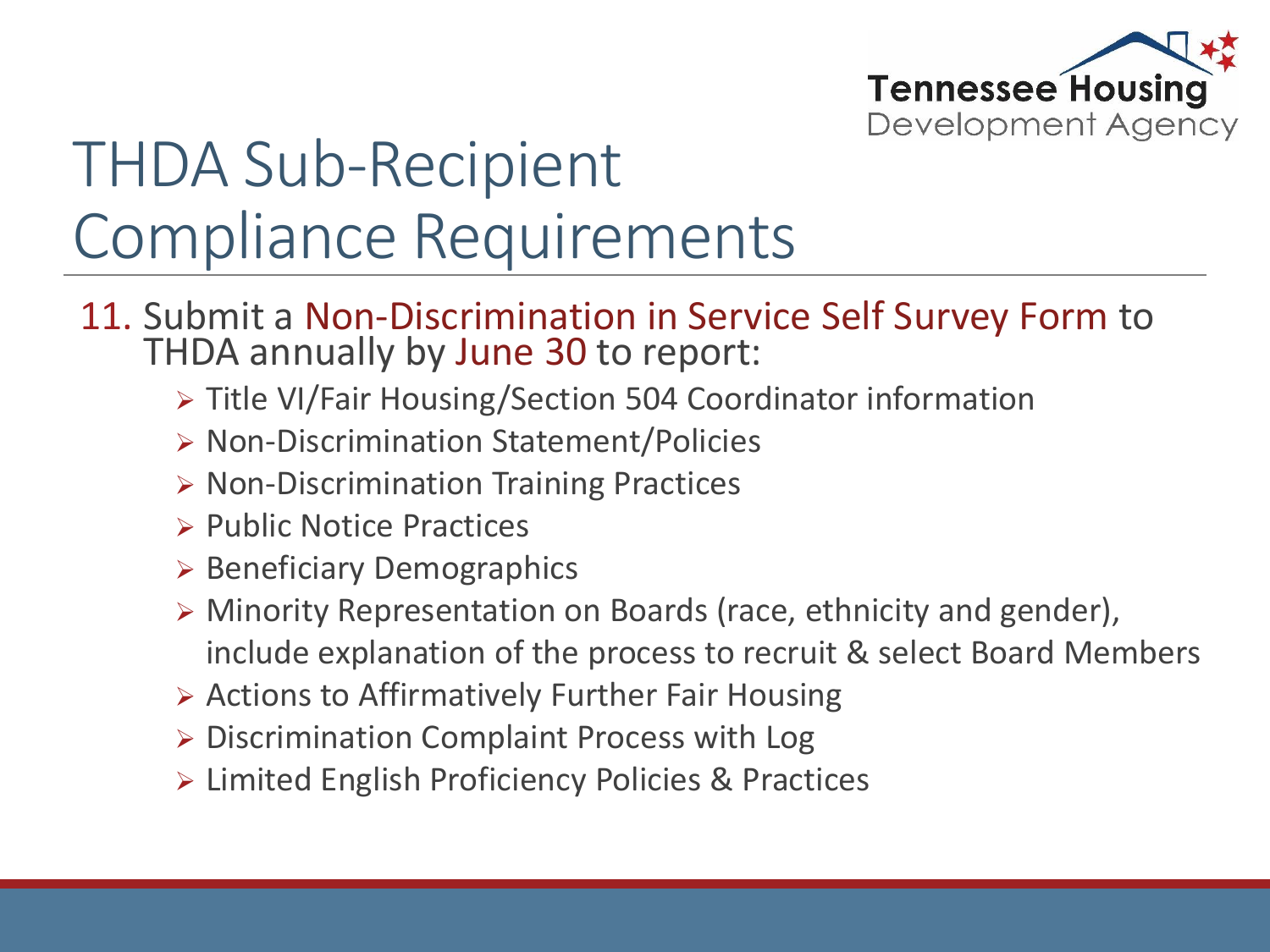

### Responsible Agency &Complaints

#### U.S. Department of Housing & Urban Development is the

federal agency responsible for enforcing the Fair Housing Act.

 Federal statute of limitations for filing a Fair Housing complaint is 365 days.

#### Tennessee Human Rights Commission (THRC) is the state

jurisdictional agency who investigates complaints of discrimination under the TN Human Rights Act.

- Statute of limitations for filing a complaint with the THRC is 180 days.
- If the complaint is beyond the 180 days but within 365 days, THRC will intake and forward the complaint to the appropriate HUD office for investigation.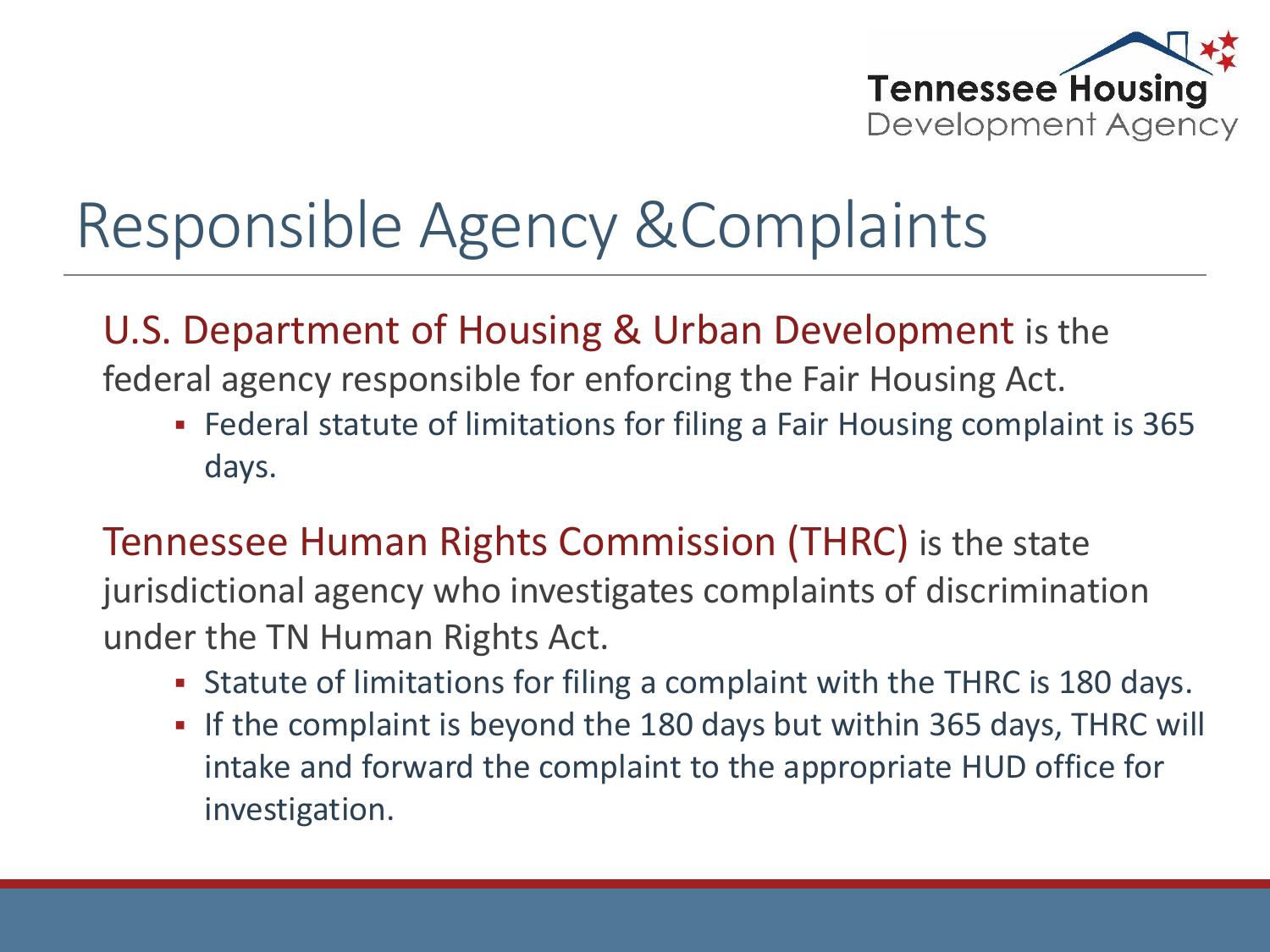

#### Non-Compliance & Sanctions

Non-Compliance is the failure or refusal to comply with applicable Civil Rights Laws, and implementing departmental regulations.

#### *Sanctions for Non-Compliance may include:*

- Withholding of payments (federal funds) under the Contract or Award until the non-compliance is corrected;
- Cancellation, termination or suspension of the contract or award in whole or part.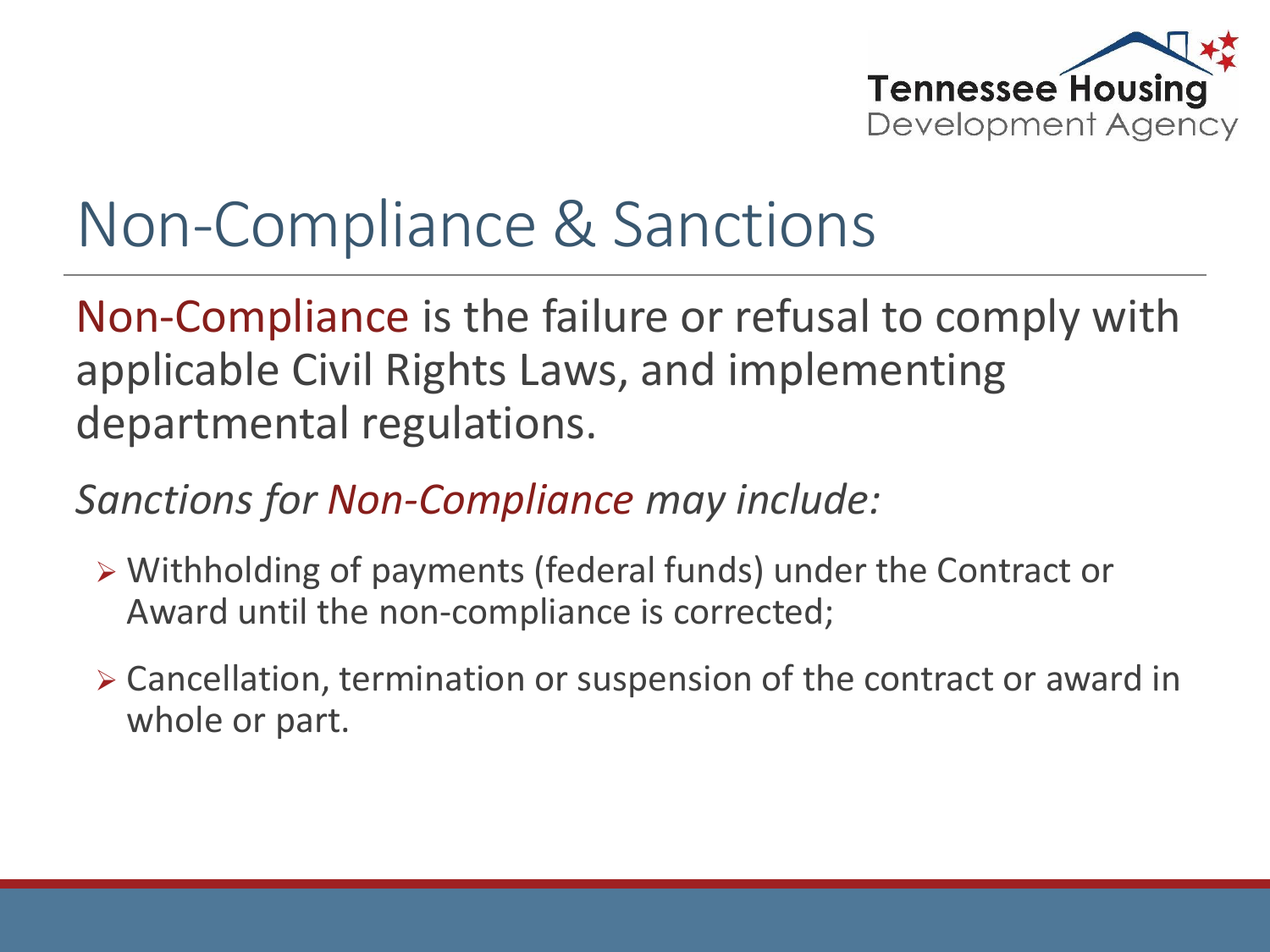

# For More Information….

Visit these websites:

HUD Fair Housing & Equal Opportunity *[https://www.hud.gov/program\\_offices/fair\\_housing\\_equal\\_opp](https://www.hud.gov/program_offices/fair_housing_equal_opp)*

> Tennessee Human Rights Commission *<https://www.tn.gov/humanrights/>*

Tennessee Fair Housing Council *<http://www.tennfairhousing.org/>*

Tennessee Housing Development Agency *<https://thda.org/about-thda/fair-housing-title-vi-compliance>*